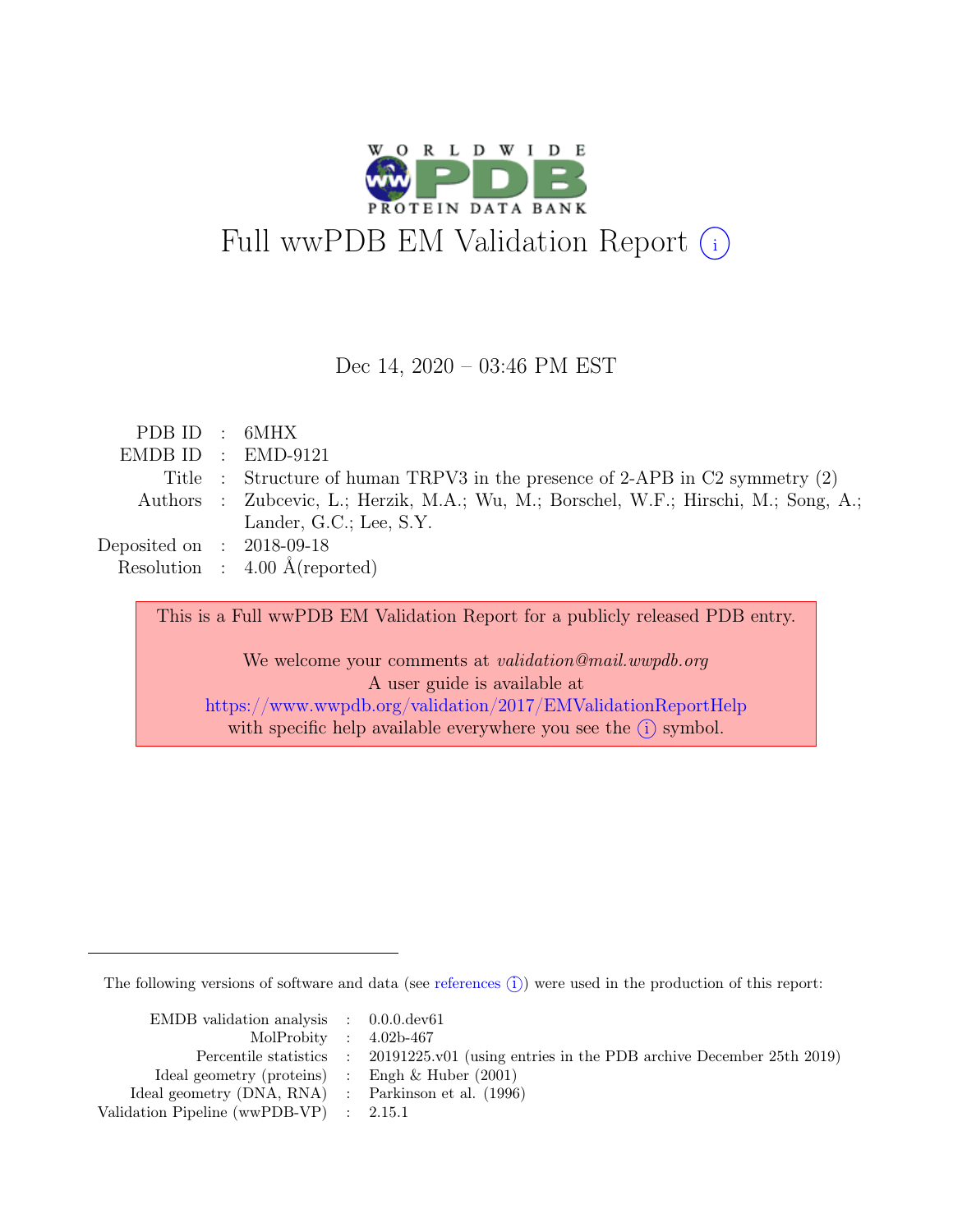# 1 Overall quality at a glance  $(i)$

The following experimental techniques were used to determine the structure: ELECTRON MICROSCOPY

The reported resolution of this entry is 4.00 Å.

Percentile scores (ranging between 0-100) for global validation metrics of the entry are shown in the following graphic. The table shows the number of entries on which the scores are based.



| Metric.               | Whole archive<br>$(\#Entries)$ | <b>EM</b> structures<br>$(\#Entries)$ |
|-----------------------|--------------------------------|---------------------------------------|
| Clashscore            | 158937                         | 4297                                  |
| Ramachandran outliers | 154571                         | 4023                                  |
| Sidechain outliers    | 154315                         | 3826                                  |

The table below summarises the geometric issues observed across the polymeric chains and their fit to the map. The red, orange, yellow and green segments of the bar indicate the fraction of residues that contain outliers for  $\geq$ =3, 2, 1 and 0 types of geometric quality criteria respectively. A grey segment represents the fraction of residues that are not modelled. The numeric value for each fraction is indicated below the corresponding segment, with a dot representing fractions  $\epsilon = 5\%$ The upper red bar (where present) indicates the fraction of residues that have poor fit to the EM map (all-atom inclusion  $\langle 40\% \rangle$ ). The numeric value is given above the bar.

| Mol |        | Chain   Length |     | Quality of chain |     |     |  |
|-----|--------|----------------|-----|------------------|-----|-----|--|
|     |        |                | 15% |                  |     |     |  |
|     | А      | 826            |     | 66%              | 7%  | 26% |  |
|     |        |                | 16% |                  |     |     |  |
|     | Β      | 826            |     | 64%              | 10% | 26% |  |
|     |        |                | 15% |                  |     |     |  |
|     | $\cap$ | 826            |     | 67%              | 7%  | 26% |  |
|     |        |                | 16% |                  |     |     |  |
|     |        | 826            |     | 64%              | 10% | 26% |  |

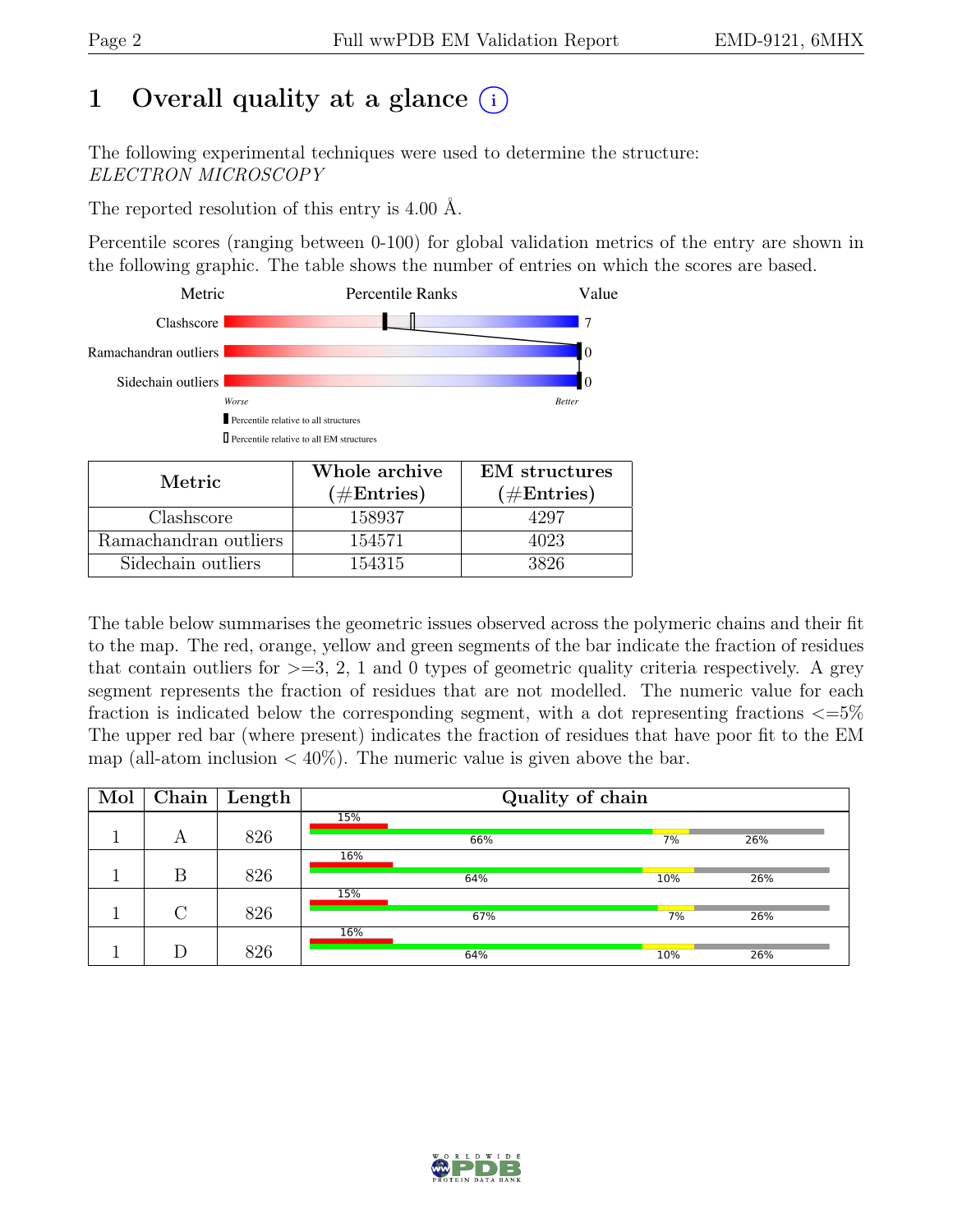# 2 Entry composition  $(i)$

There is only 1 type of molecule in this entry. The entry contains 31612 atoms, of which 14648 are hydrogens and 0 are deuteriums.

In the tables below, the AltConf column contains the number of residues with at least one atom in alternate conformation and the Trace column contains the number of residues modelled with at most 2 atoms.

• Molecule 1 is a protein called Transient receptor potential cation channel subfamily V member 3.

| Mol | Chain                       | Residues |       | $\rm{Atoms}$  |      |     |                  |     | AltConf | Trace |
|-----|-----------------------------|----------|-------|---------------|------|-----|------------------|-----|---------|-------|
|     | В                           | 609      | Total | $\mathcal{C}$ | Η    | N   |                  | S   |         |       |
|     |                             |          | 8019  | 2810          | 3740 | 722 | 731              | 16  |         |       |
|     |                             | 609      | Total | C             | Η    | N   |                  | S   |         |       |
|     | A                           |          | 7787  | 2756          | 3584 | 715 | 720              | -12 |         |       |
|     | $\mathcal{C}_{\mathcal{C}}$ | 609      | Total | C             | Η    | N   | $\left( \right)$ | S   |         |       |
|     |                             |          | 7787  | 2756          | 3584 | 715 | 720              | -12 |         |       |
|     |                             | 609      | Total | $\mathcal{C}$ | Н    | N   | $\left( \right)$ | S   |         |       |
|     |                             |          | 8019  | 2810          | 3740 | 722 | 731              | 16  |         |       |

There are 148 discrepancies between the modelled and reference sequences:

| Chain            | Residue        | Modelled   | Actual                   | Comment        | Reference            |
|------------------|----------------|------------|--------------------------|----------------|----------------------|
| B                | $\overline{0}$ | MET        |                          | expression tag | UNP Q8NET8           |
| $\overline{B}$   | $\overline{1}$ | <b>GLU</b> | $\qquad \qquad -$        | expression tag | <b>UNP Q8NET8</b>    |
| B                | 791            | VAL        |                          | expression tag | UNP Q8NET8           |
| B                | 792            | <b>ASP</b> | $\qquad \qquad -$        | expression tag | UNP Q8NET8           |
| $\boldsymbol{B}$ | 793            | ALA        | $\qquad \qquad -$        | expression tag | UNP Q8NET8           |
| $\boldsymbol{B}$ | 794            | <b>GLY</b> |                          | expression tag | <b>UNP Q8NET8</b>    |
| $\boldsymbol{B}$ | 795            | <b>LEU</b> |                          | expression tag | UNP Q8NET8           |
| B                | 796            | GLU        | $\overline{\phantom{0}}$ | expression tag | UNP Q8NET8           |
| B                | 797            | <b>VAL</b> |                          | expression tag | UNP Q8NET8           |
| $\boldsymbol{B}$ | 798            | <b>LEU</b> | $\qquad \qquad -$        | expression tag | UNP Q8NET8           |
| B                | 799            | PHE        | Ξ.                       | expression tag | UNP Q8NET8           |
| $\, {\bf B}$     | 800            | <b>GLN</b> | $\qquad \qquad -$        | expression tag | <b>UNP Q8NET8</b>    |
| B                | 801            | <b>GLY</b> |                          | expression tag | UNP Q8NET8           |
| B                | 802            | <b>PRO</b> |                          | expression tag | UNP Q8NET8           |
| $\boldsymbol{B}$ | 803            | <b>ALA</b> |                          | expression tag | UNP Q8NET8           |
| B                | 804            | <b>ALA</b> |                          | expression tag | UNP Q8NET8           |
| B                | 805            | ALA        |                          | expression tag | UNP<br>Q8NET8        |
| $\boldsymbol{B}$ | 806            | VAL        |                          | expression tag | UNP Q8NET8           |
| $\boldsymbol{B}$ | 807            | <b>ASP</b> |                          | expression tag | UNP Q8NET8           |
| $\boldsymbol{B}$ | 808            | <b>TYR</b> |                          | expression tag | Q8NET8<br><b>UNP</b> |
| B                | 809            | <b>LYS</b> |                          | expression tag | UNP Q8NET8           |

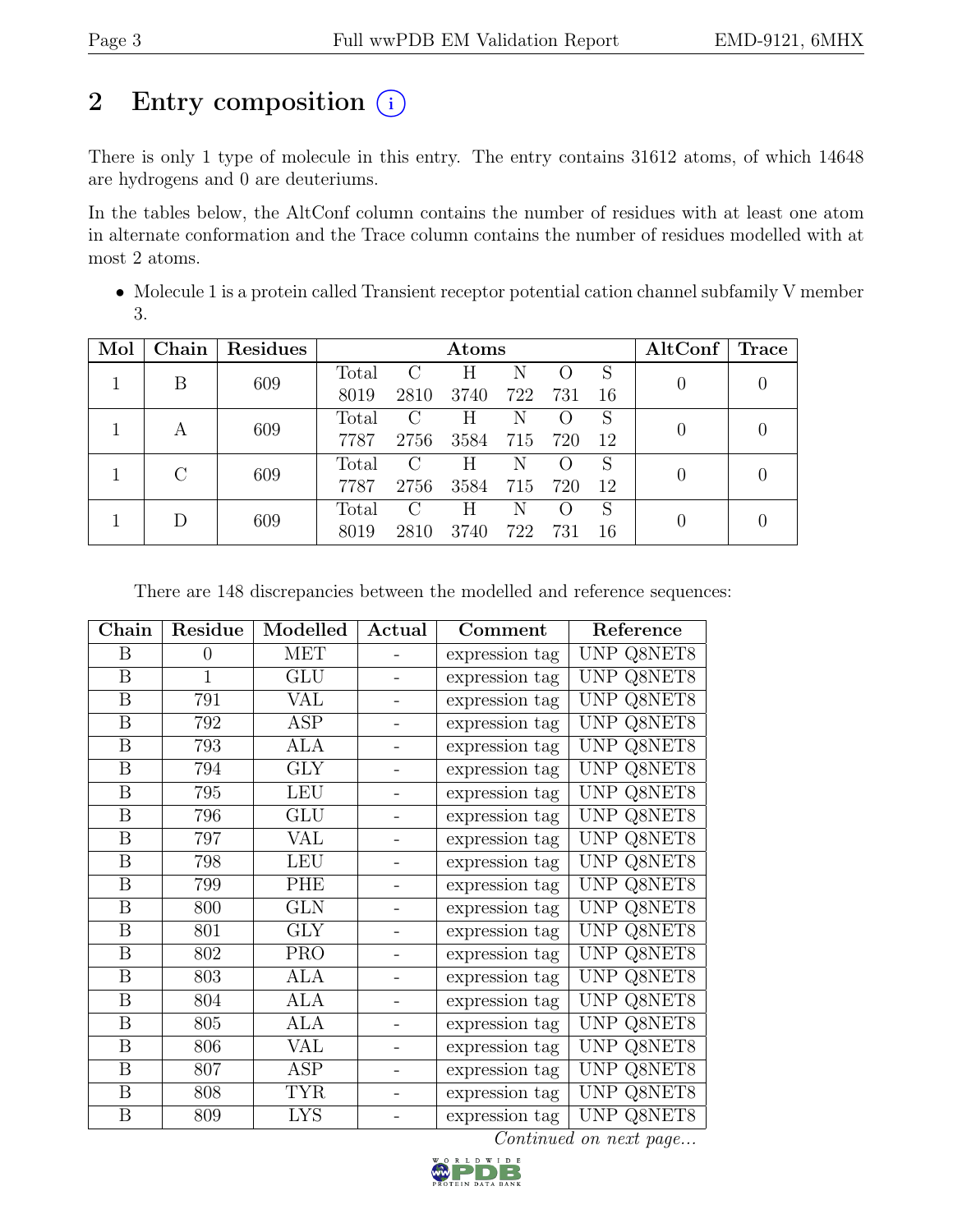| Chain            | Residue        | Continued from previous page<br>Modelled | Actual                       | Comment        | Reference         |
|------------------|----------------|------------------------------------------|------------------------------|----------------|-------------------|
| B                | 810            | ASP                                      |                              | expression tag | UNP Q8NET8        |
| $\boldsymbol{B}$ | 811            | <b>ASP</b>                               |                              | expression tag | UNP Q8NET8        |
| B                | 812            | ASP                                      |                              | expression tag | UNP Q8NET8        |
| B                | 813            | ASP                                      | $\qquad \qquad \blacksquare$ | expression tag | UNP Q8NET8        |
| $\boldsymbol{B}$ | 814            | <b>LYS</b>                               |                              | expression tag | UNP Q8NET8        |
| B                | 815            | ALA                                      | $\overline{\phantom{a}}$     | expression tag | UNP Q8NET8        |
| B                | 816            | <b>HIS</b>                               |                              | expression tag | UNP Q8NET8        |
| B                | 817            | <b>HIS</b>                               | $\qquad \qquad \blacksquare$ | expression tag | UNP Q8NET8        |
| B                | 818            | <b>HIS</b>                               |                              | expression tag | UNP Q8NET8        |
| $\boldsymbol{B}$ | 819            | <b>HIS</b>                               |                              | expression tag | UNP Q8NET8        |
| B                | 820            | <b>HIS</b>                               |                              | expression tag | UNP Q8NET8        |
| $\, {\bf B}$     | 821            | <b>HIS</b>                               | $\qquad \qquad -$            | expression tag | UNP Q8NET8        |
| $\, {\bf B}$     | 822            | <b>HIS</b>                               |                              | expression tag | UNP Q8NET8        |
| B                | 823            | <b>HIS</b>                               | $\overline{\phantom{a}}$     | expression tag | UNP Q8NET8        |
| $\boldsymbol{B}$ | 824            | $\overline{HIS}$                         |                              | expression tag | UNP Q8NET8        |
| B                | 825            | <b>HIS</b>                               | $\qquad \qquad -$            | expression tag | UNP Q8NET8        |
| A                | $\overline{0}$ | <b>MET</b>                               |                              | expression tag | UNP Q8NET8        |
| А                | 1              | GLU                                      | $\qquad \qquad \blacksquare$ | expression tag | UNP Q8NET8        |
| А                | 791            | <b>VAL</b>                               |                              | expression tag | UNP Q8NET8        |
| A                | 792            | ASP                                      |                              | expression tag | UNP Q8NET8        |
| А                | 793            | <b>ALA</b>                               |                              | expression tag | UNP Q8NET8        |
| А                | 794            | <b>GLY</b>                               |                              | expression tag | UNP Q8NET8        |
| A                | 795            | <b>LEU</b>                               | $\overline{\phantom{a}}$     | expression tag | UNP Q8NET8        |
| A                | 796            | <b>GLU</b>                               |                              | expression tag | UNP Q8NET8        |
| А                | 797            | VAL                                      | $\overline{\phantom{a}}$     | expression tag | UNP Q8NET8        |
| $\mathbf{A}$     | 798            | <b>LEU</b>                               |                              | expression tag | UNP Q8NET8        |
| A                | 799            | PHE                                      | $\qquad \qquad \blacksquare$ | expression tag | UNP Q8NET8        |
| $\boldsymbol{A}$ | 800            | <b>GLN</b>                               |                              | expression tag | UNP Q8NET8        |
| А                | 801            | GLY                                      | $\blacksquare$               | expression tag | UNP Q8NET8        |
| A                | 802            | <b>PRO</b>                               |                              | expression tag | UNP Q8NET8        |
| А                | 803            | ALA                                      |                              | expression tag | UNP Q8NET8        |
| А                | 804            | ALA                                      |                              | expression tag | UNP Q8NET8        |
| А                | 805            | <b>ALA</b>                               |                              | expression tag | <b>UNP Q8NET8</b> |
| А                | 806            | $\overline{\text{VAL}}$                  |                              | expression tag | <b>UNP Q8NET8</b> |
| A                | 807            | ASP                                      | $\overline{\phantom{0}}$     | expression tag | UNP Q8NET8        |
| А                | 808            | <b>TYR</b>                               | $\overline{\phantom{0}}$     | expression tag | <b>UNP Q8NET8</b> |
| А                | 809            | <b>LYS</b>                               | -                            | expression tag | UNP Q8NET8        |
| А                | 810            | ASP                                      |                              | expression tag | <b>UNP Q8NET8</b> |
| А                | 811            | ASP                                      |                              | expression tag | UNP Q8NET8        |
| А                | 812            | ASP                                      |                              | expression tag | <b>UNP Q8NET8</b> |
| А                | 813            | ASP                                      |                              | expression tag | UNP Q8NET8        |
| A                | 814            | LYS                                      |                              | expression tag | UNP Q8NET8        |

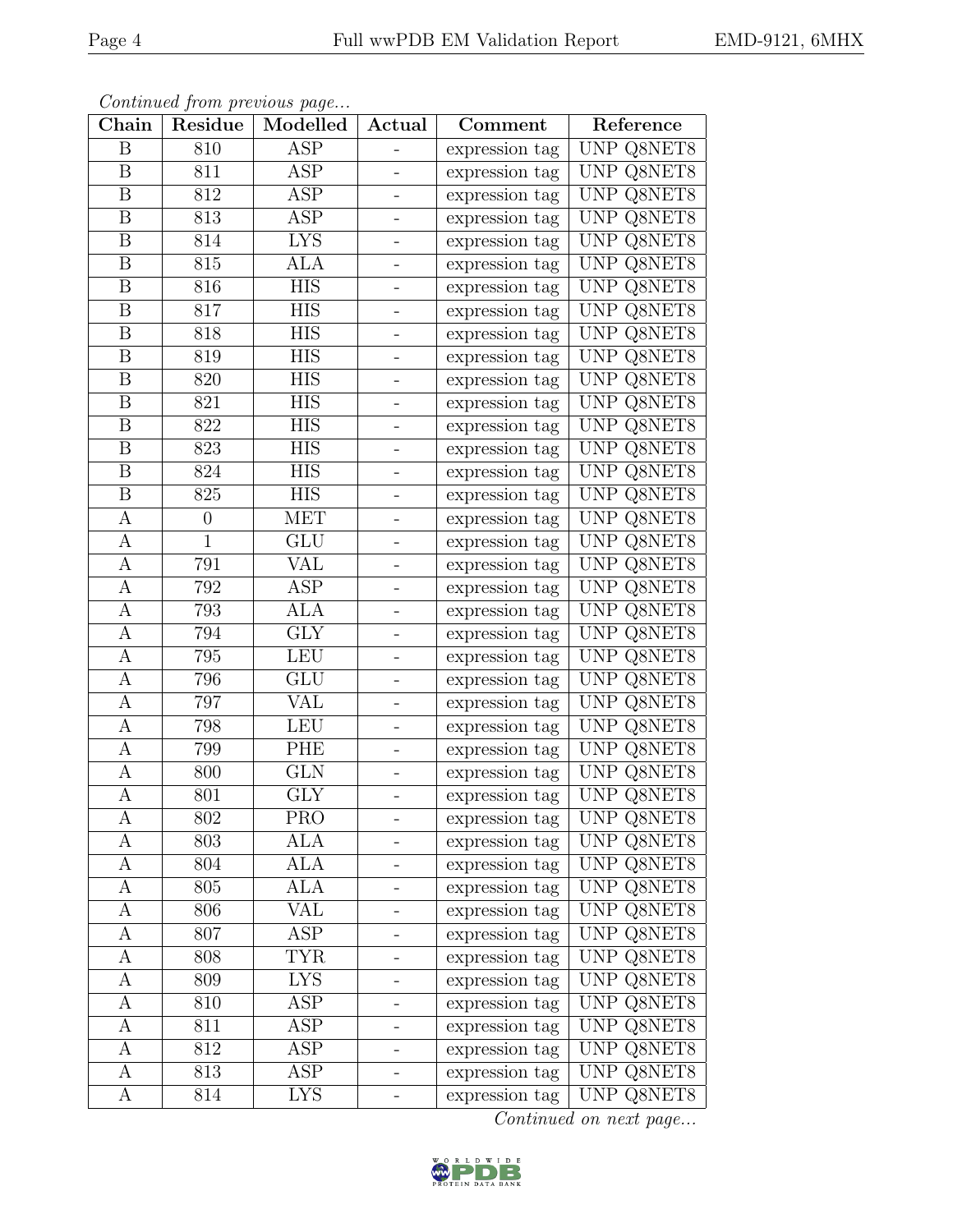| ${\rm Chain}$      | Residue          | Continued from previous page<br>Modelled | Actual                   | Comment        | Reference         |
|--------------------|------------------|------------------------------------------|--------------------------|----------------|-------------------|
| A                  | 815              | <b>ALA</b>                               |                          | expression tag | UNP Q8NET8        |
| A                  | 816              | <b>HIS</b>                               |                          | expression tag | UNP Q8NET8        |
| A                  | 817              | <b>HIS</b>                               |                          | expression tag | UNP Q8NET8        |
| А                  | 818              | <b>HIS</b>                               | $\overline{\phantom{0}}$ | expression tag | <b>UNP Q8NET8</b> |
| A                  | 819              | <b>HIS</b>                               |                          | expression tag | UNP Q8NET8        |
| A                  | 820              | <b>HIS</b>                               | $\overline{\phantom{0}}$ | expression tag | UNP Q8NET8        |
| $\boldsymbol{A}$   | 821              | <b>HIS</b>                               |                          | expression tag | UNP Q8NET8        |
| A                  | 822              | <b>HIS</b>                               | -                        | expression tag | UNP Q8NET8        |
| A                  | 823              | <b>HIS</b>                               |                          | expression tag | UNP Q8NET8        |
| $\boldsymbol{A}$   | 824              | <b>HIS</b>                               |                          | expression tag | UNP Q8NET8        |
| A                  | 825              | <b>HIS</b>                               |                          | expression tag | UNP Q8NET8        |
| $\overline{C}$     | $\boldsymbol{0}$ | <b>MET</b>                               | $\overline{\phantom{0}}$ | expression tag | UNP Q8NET8        |
| $\overline{C}$     | 1                | GLU                                      |                          | expression tag | UNP Q8NET8        |
| $\mathcal{C}$      | 791              | VAL                                      | $\overline{\phantom{0}}$ | expression tag | <b>UNP Q8NET8</b> |
| $\overline{C}$     | 792              | <b>ASP</b>                               |                          | expression tag | <b>UNP Q8NET8</b> |
| $\mathcal{C}$      | 793              | <b>ALA</b>                               | $\overline{\phantom{0}}$ | expression tag | UNP Q8NET8        |
| $\overline{C}$     | 794              | $\overline{\text{GLY}}$                  | $\overline{\phantom{0}}$ | expression tag | UNP Q8NET8        |
| $\overline{C}$     | 795              | <b>LEU</b>                               | $\overline{\phantom{0}}$ | expression tag | UNP Q8NET8        |
| $\overline{C}$     | 796              | <b>GLU</b>                               |                          | expression tag | UNP Q8NET8        |
| $\mathcal{C}$      | 797              | VAL                                      |                          | expression tag | UNP Q8NET8        |
| $\overline{C}$     | 798              | <b>LEU</b>                               | $\equiv$                 | expression tag | UNP Q8NET8        |
| $\overline{C}$     | 799              | PHE                                      |                          | expression tag | UNP Q8NET8        |
| $\mathcal{C}$      | 800              | <b>GLN</b>                               | $\overline{\phantom{0}}$ | expression tag | UNP Q8NET8        |
| $\overline{C}$     | 801              | <b>GLY</b>                               |                          | expression tag | UNP Q8NET8        |
| $\overline{C}$     | 802              | <b>PRO</b>                               | $\overline{\phantom{0}}$ | expression tag | UNP Q8NET8        |
| $\overline{C}$     | 803              | <b>ALA</b>                               |                          | expression tag | UNP Q8NET8        |
| $\overline{C}$     | 804              | <b>ALA</b>                               | $\overline{\phantom{0}}$ | expression tag | UNP Q8NET8        |
| $\mathcal{C}$      | 805              | <b>ALA</b>                               |                          | expression tag | UNP Q8NET8        |
| $\overline{\rm C}$ | 806              | VAL                                      |                          | expression tag | UNP Q8NET8        |
| $\mathcal{C}$      | 807              | ASP                                      |                          | expression tag | UNP Q8NET8        |
| $\mathcal{C}$      | 808              | TYR                                      |                          | expression tag | UNP Q8NET8        |
| $\overline{C}$     | 809              | <b>LYS</b>                               |                          | expression tag | UNP Q8NET8        |
| $\mathcal{C}$      | 810              | ASP                                      | -                        | expression tag | <b>UNP Q8NET8</b> |
| $\overline{\rm C}$ | 811              | $\overline{\text{ASP}}$                  |                          | expression tag | UNP Q8NET8        |
| $\mathcal C$       | 812              | ASP                                      | $\overline{\phantom{0}}$ | expression tag | <b>UNP Q8NET8</b> |
| $\overline{\rm C}$ | 813              | $\overline{\text{ASP}}$                  | -                        | expression tag | <b>UNP Q8NET8</b> |
| $\mathcal{C}$      | 814              | LYS                                      | -                        | expression tag | UNP Q8NET8        |
| $\overline{C}$     | 815              | ALA                                      |                          | expression tag | UNP Q8NET8        |
| $\mathcal{C}$      | 816              | <b>HIS</b>                               | -                        | expression tag | UNP Q8NET8        |
| $\mathcal{C}$      | 817              | <b>HIS</b>                               |                          | expression tag | UNP Q8NET8        |
| $\overline{\rm C}$ | 818              | HIS                                      |                          | expression tag | UNP Q8NET8        |
| $\mathcal{C}$      | 819              | HIS                                      |                          | expression tag | UNP Q8NET8        |

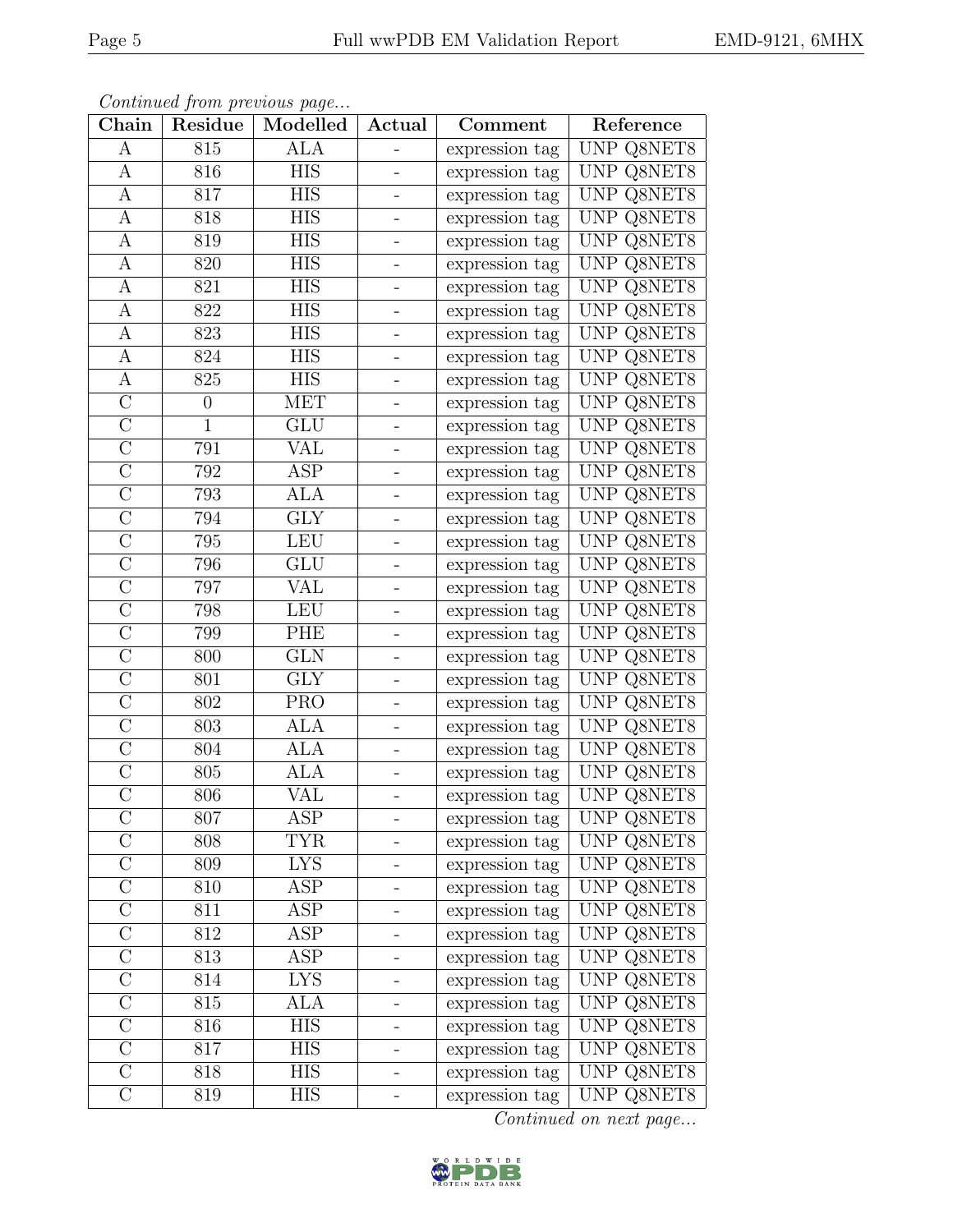| ${\rm Chain}$      | Continued from previous page<br>Modelled<br>Actual<br>Residue |                         |                          | Comment        | Reference         |
|--------------------|---------------------------------------------------------------|-------------------------|--------------------------|----------------|-------------------|
|                    |                                                               |                         |                          |                |                   |
| $\mathcal{C}$      | 820                                                           | <b>HIS</b>              |                          | expression tag | UNP Q8NET8        |
| $\overline{\rm C}$ | 821                                                           | <b>HIS</b>              |                          | expression tag | UNP Q8NET8        |
| $\overline{C}$     | 822                                                           | <b>HIS</b>              |                          | expression tag | UNP Q8NET8        |
| $\mathcal{C}$      | 823                                                           | <b>HIS</b>              | $\overline{\phantom{0}}$ | expression tag | <b>UNP Q8NET8</b> |
| $\overline{C}$     | 824                                                           | <b>HIS</b>              |                          | expression tag | UNP Q8NET8        |
| $\overline{C}$     | 825                                                           | <b>HIS</b>              | $\overline{\phantom{0}}$ | expression tag | UNP Q8NET8        |
| D                  | $\theta$                                                      | <b>MET</b>              |                          | expression tag | UNP Q8NET8        |
| D                  | $\mathbf{1}$                                                  | <b>GLU</b>              | -                        | expression tag | UNP Q8NET8        |
| D                  | 791                                                           | VAL                     |                          | expression tag | UNP Q8NET8        |
| D                  | 792                                                           | ASP                     |                          | expression tag | UNP Q8NET8        |
| D                  | 793                                                           | <b>ALA</b>              |                          | expression tag | UNP Q8NET8        |
| D                  | 794                                                           | $\overline{\text{GLY}}$ | $\overline{\phantom{0}}$ | expression tag | UNP Q8NET8        |
| D                  | 795                                                           | LEU                     |                          | expression tag | UNP Q8NET8        |
| D                  | 796                                                           | GLU                     | $\overline{\phantom{0}}$ | expression tag | <b>UNP Q8NET8</b> |
| D                  | 797                                                           | $\overline{\text{VAL}}$ |                          | expression tag | UNP Q8NET8        |
| D                  | 798                                                           | <b>LEU</b>              | $\overline{\phantom{0}}$ | expression tag | <b>UNP Q8NET8</b> |
| $\mathbf D$        | 799                                                           | PHE                     | $\overline{\phantom{0}}$ | expression tag | UNP Q8NET8        |
| D                  | 800                                                           | <b>GLN</b>              | $\overline{\phantom{0}}$ | expression tag | UNP Q8NET8        |
| D                  | 801                                                           | <b>GLY</b>              |                          | expression tag | UNP Q8NET8        |
| D                  | 802                                                           | <b>PRO</b>              | $\blacksquare$           | expression tag | UNP Q8NET8        |
| $\mathbf D$        | 803                                                           | <b>ALA</b>              | $\equiv$                 | expression tag | UNP Q8NET8        |
| D                  | 804                                                           | ALA                     |                          | expression tag | UNP Q8NET8        |
| D                  | 805                                                           | ALA                     | $\qquad \qquad -$        | expression tag | UNP Q8NET8        |
| D                  | 806                                                           | <b>VAL</b>              |                          | expression tag | UNP Q8NET8        |
| D                  | 807                                                           | ASP                     | $\overline{\phantom{0}}$ | expression tag | UNP Q8NET8        |
| D                  | 808                                                           | <b>TYR</b>              |                          | expression tag | UNP Q8NET8        |
| D                  | 809                                                           | <b>LYS</b>              | $\overline{\phantom{0}}$ | expression tag | UNP Q8NET8        |
| D                  | 810                                                           | ASP                     |                          | expression tag | UNP Q8NET8        |
| D                  | 811                                                           | ASP                     |                          | expression tag | UNP Q8NET8        |
| D                  | 812                                                           | ASP                     |                          | expression tag | UNP Q8NET8        |
| D                  | 813                                                           | ASP                     |                          | expression tag | UNP Q8NET8        |
| D                  | 814                                                           | <b>LYS</b>              |                          | expression tag | UNP Q8NET8        |
| D                  | 815                                                           | ALA                     |                          | expression tag | <b>UNP Q8NET8</b> |
| D                  | 816                                                           | $\overline{HIS}$        |                          | expression tag | UNP Q8NET8        |
| D                  | 817                                                           | <b>HIS</b>              | -                        | expression tag | <b>UNP Q8NET8</b> |
| D                  | 818                                                           | <b>HIS</b>              | -                        | expression tag | <b>UNP Q8NET8</b> |
| D                  | 819                                                           | HIS                     | -                        | expression tag | UNP Q8NET8        |
| D                  | 820                                                           | <b>HIS</b>              |                          | expression tag | UNP Q8NET8        |
| D                  | 821                                                           | <b>HIS</b>              | -                        | expression tag | UNP Q8NET8        |
| D                  | 822                                                           | <b>HIS</b>              |                          | expression tag | <b>UNP Q8NET8</b> |
| D                  | 823                                                           | HIS                     |                          | expression tag | UNP Q8NET8        |
| D                  | 824                                                           | HIS                     |                          | expression tag | UNP Q8NET8        |

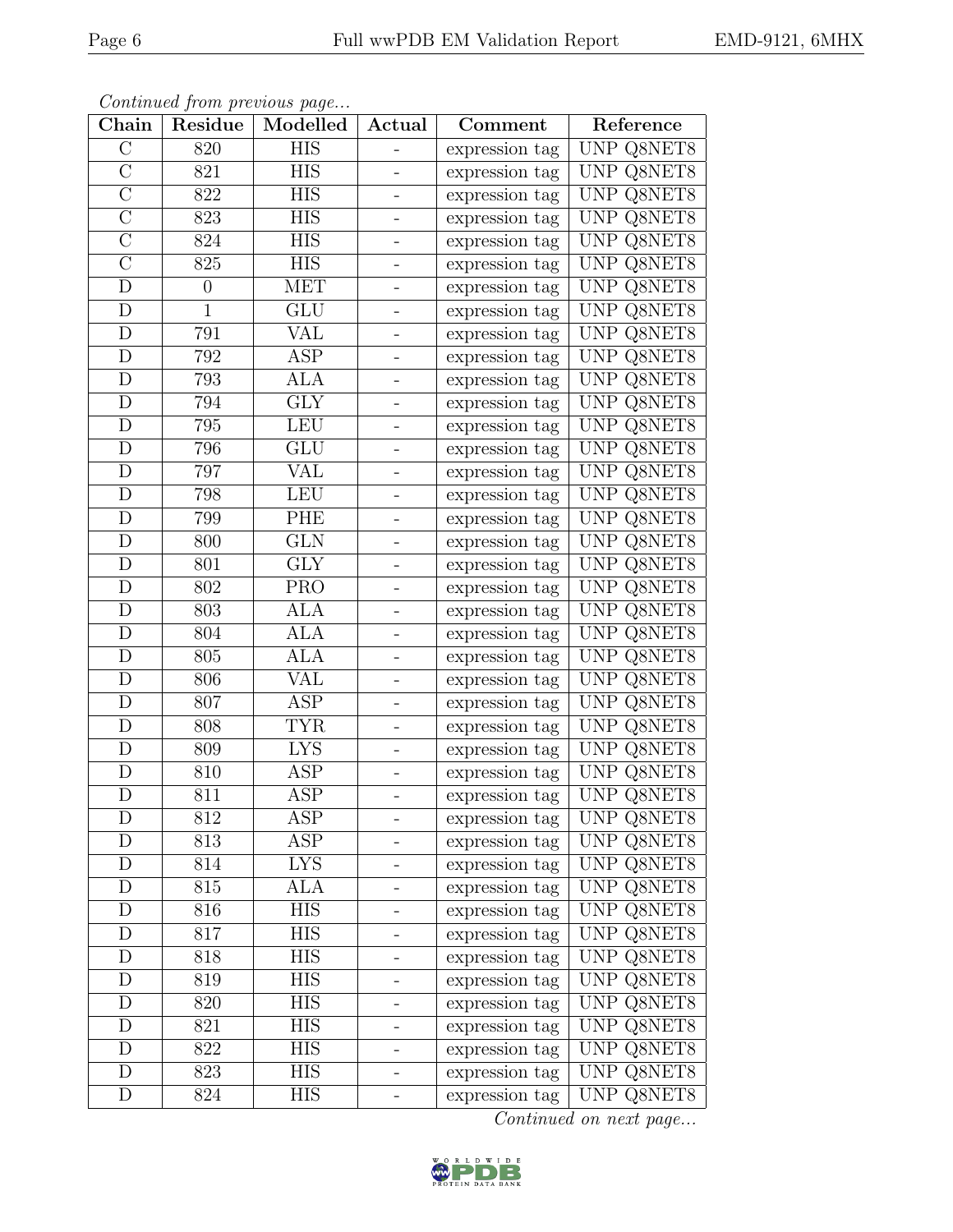|     | Chain   Residue   Modelled   Actual | Comment | Reference                   |
|-----|-------------------------------------|---------|-----------------------------|
| 325 | НIS                                 |         | expression tag   UNP Q8NET8 |

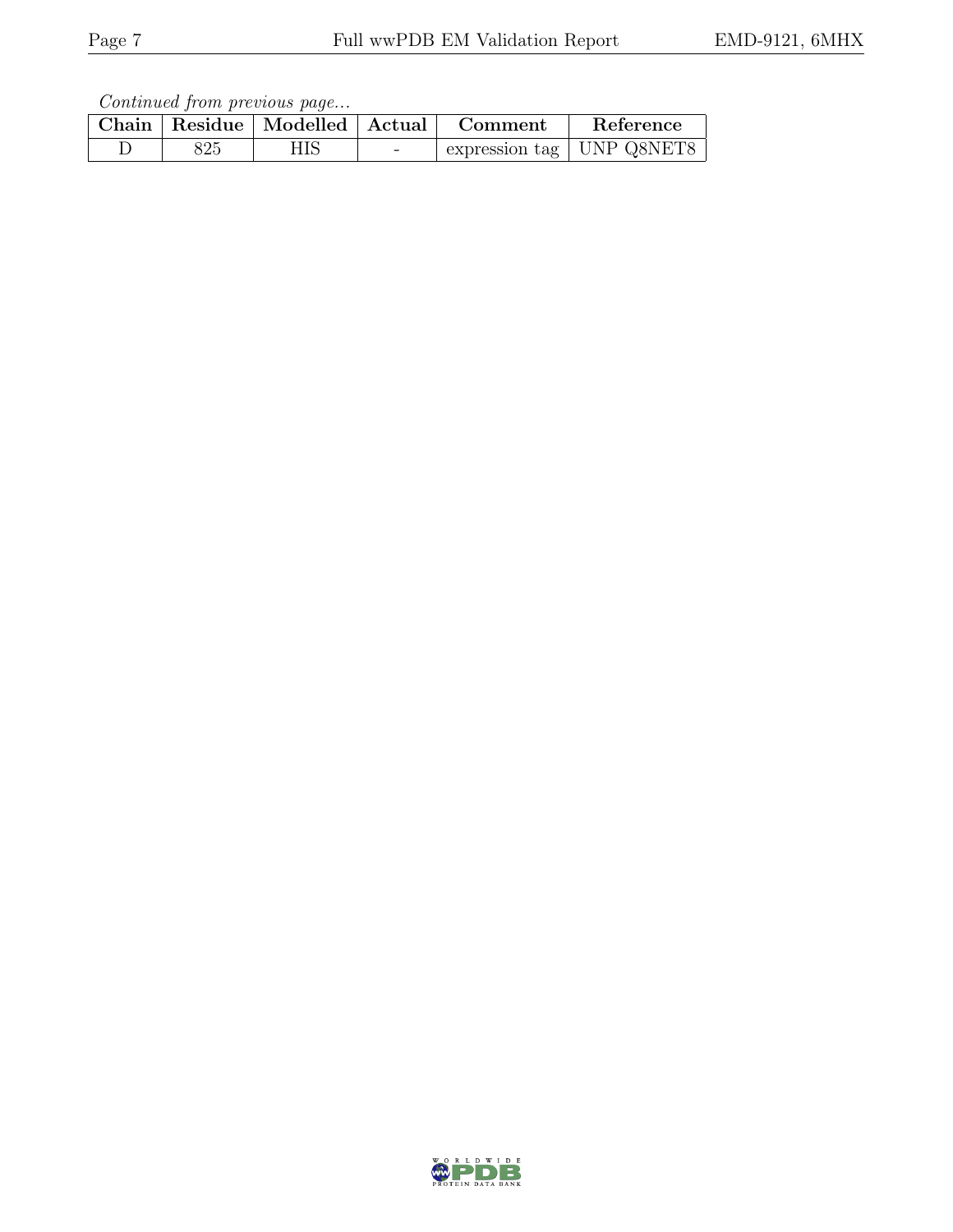# <span id="page-7-0"></span>3 Residue-property plots (i)

These plots are drawn for all protein, RNA, DNA and oligosaccharide chains in the entry. The first graphic for a chain summarises the proportions of the various outlier classes displayed in the second graphic. The second graphic shows the sequence view annotated by issues in geometry and atom inclusion in map density. Residues are color-coded according to the number of geometric quality criteria for which they contain at least one outlier: green  $= 0$ , yellow  $= 1$ , orange  $= 2$ and red = 3 or more. A red diamond above a residue indicates a poor fit to the EM map for this residue (all-atom inclusion  $\langle 40\% \rangle$ ). Stretches of 2 or more consecutive residues without any outlier are shown as a green connector. Residues present in the sample, but not in the model, are shown in grey.





• Molecule 1: Transient receptor potential cation channel subfamily V member 3

Chain A:



 $7%$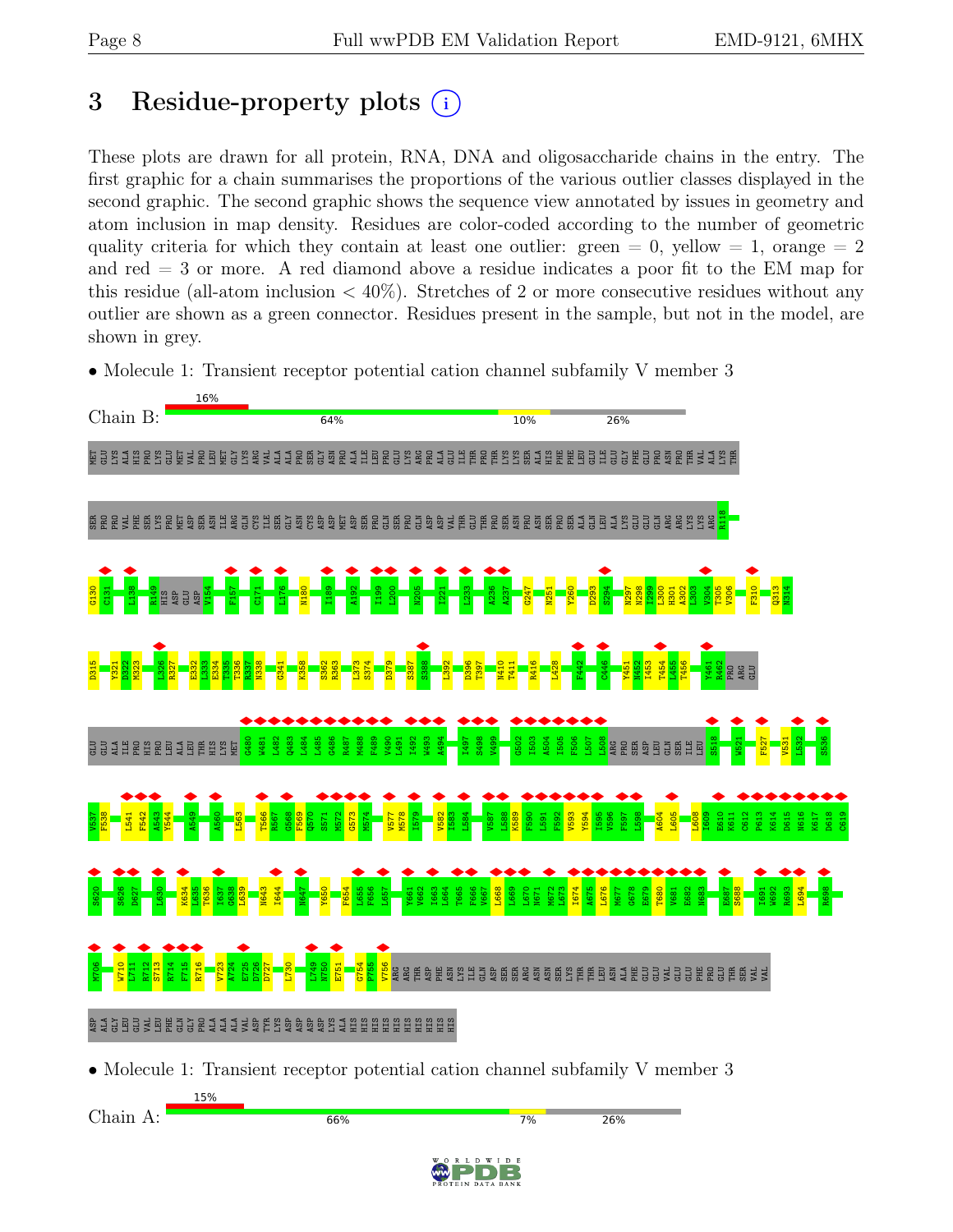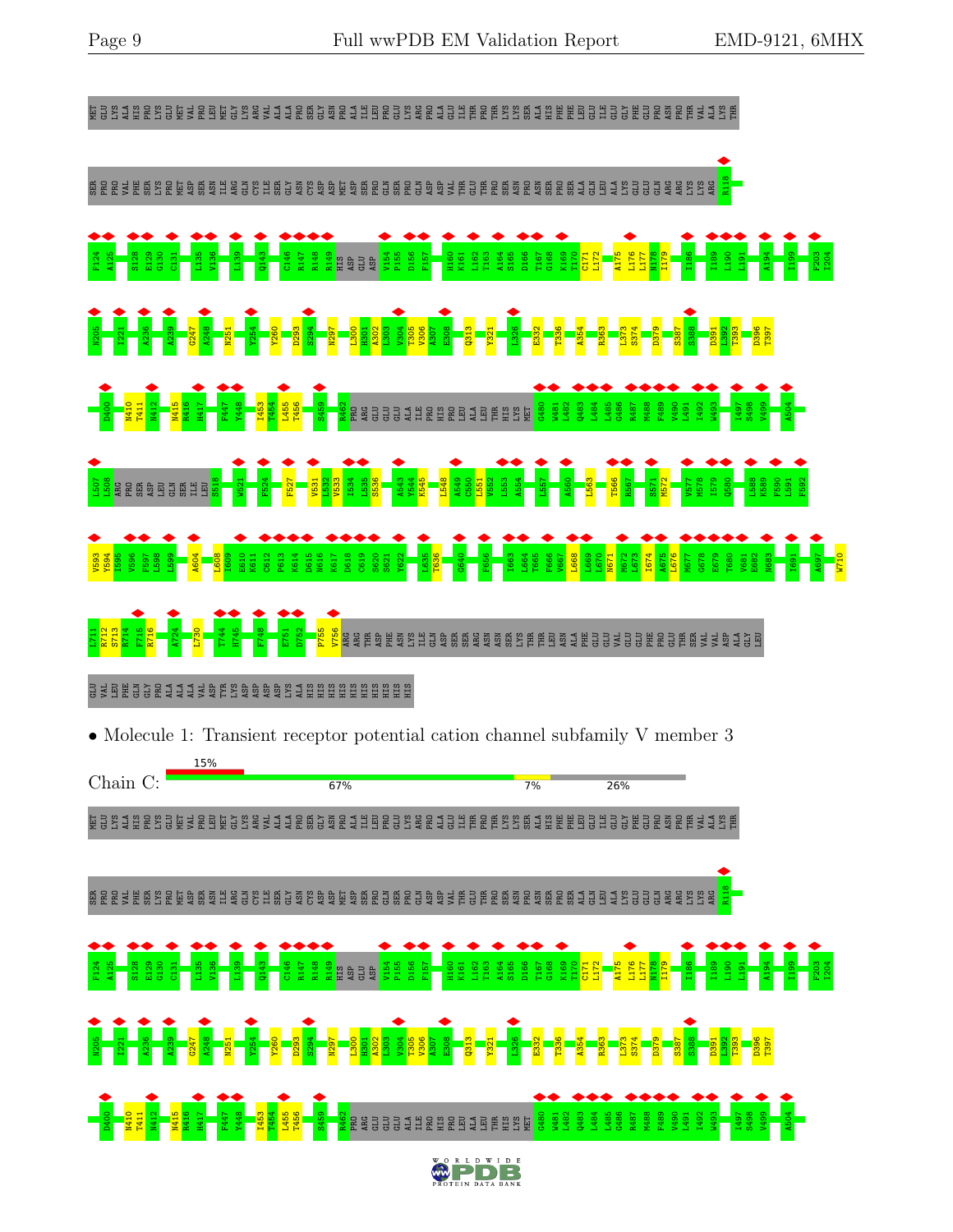

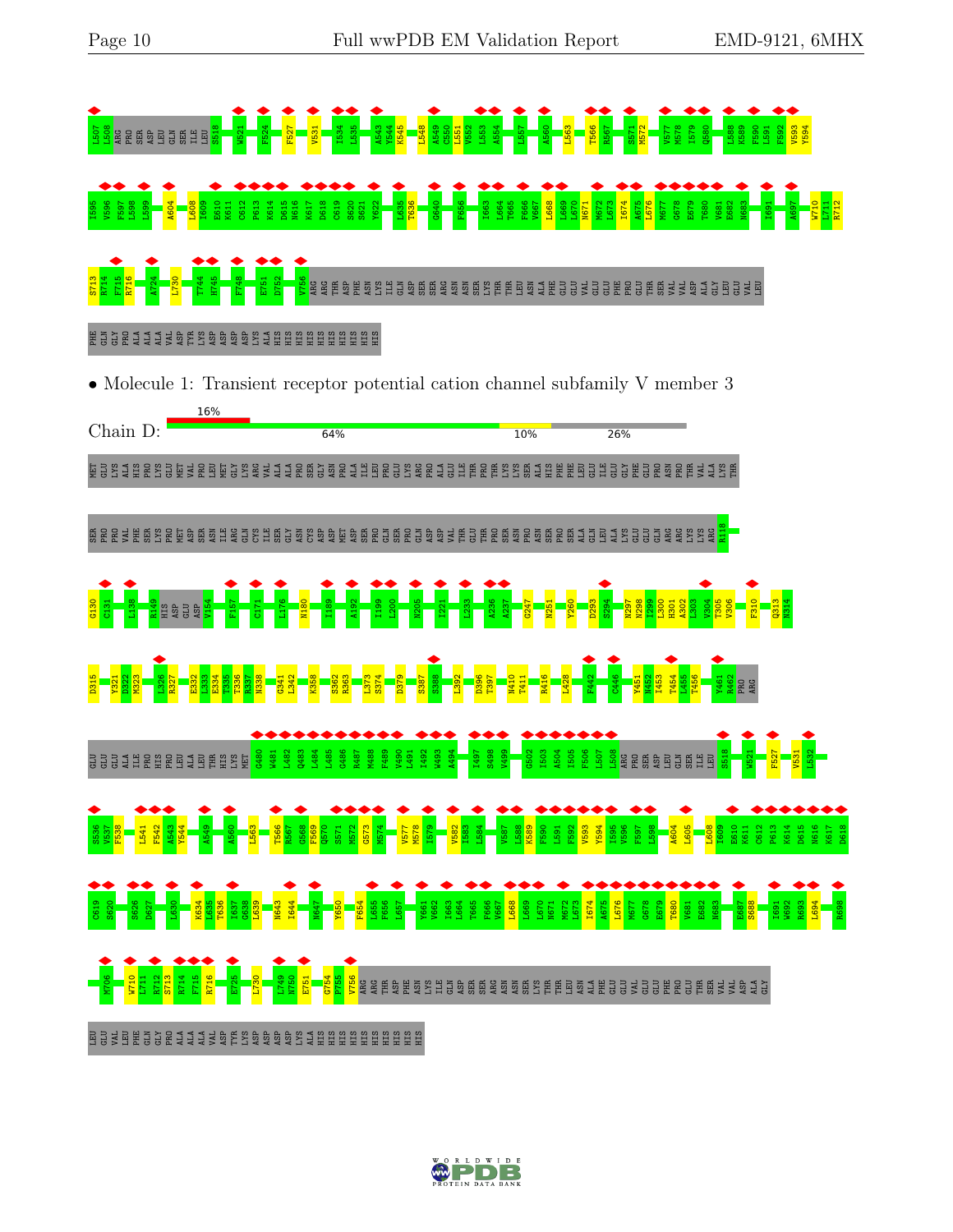# 4 Experimental information  $\circled$

| Property                           | Value                           | <b>Source</b> |
|------------------------------------|---------------------------------|---------------|
| EM reconstruction method           | <b>SINGLE PARTICLE</b>          | Depositor     |
| Imposed symmetry                   | POINT, C2                       | Depositor     |
| Number of particles used           | 84307                           | Depositor     |
| Resolution determination method    | FSC 0.143 CUT-OFF               | Depositor     |
| CTF correction method              | PHASE FLIPPING AND AMPLITUDE    | Depositor     |
|                                    | CORRECTION                      |               |
| Microscope                         | FEI TALOS ARCTICA               | Depositor     |
| Voltage (kV)                       | 200                             | Depositor     |
| Electron dose $(e^-/\text{\AA}^2)$ | 60.0                            | Depositor     |
| Minimum defocus (nm)               | 1200                            | Depositor     |
| Maximum defocus (nm)               | 2000                            | Depositor     |
| Magnification                      | 36000                           | Depositor     |
| Image detector                     | GATAN K2 SUMMIT (4k x 4k)       | Depositor     |
| Maximum map value                  | 0.249                           | Depositor     |
| Minimum map value                  | $-0.125$                        | Depositor     |
| Average map value                  | 0.001                           | Depositor     |
| Map value standard deviation       | 0.007                           | Depositor     |
| Recommended contour level          | 0.065                           | Depositor     |
| Map size $(A)$                     | 331.19998, 331.19998, 331.19998 | wwPDB         |
| Map dimensions                     | 288, 288, 288                   | wwPDB         |
| Map angles $(°)$                   | $\overline{90.0}$ , 90.0, 90.0  | wwPDB         |
| Pixel spacing $(A)$                | 1.15, 1.15, 1.15                | Depositor     |

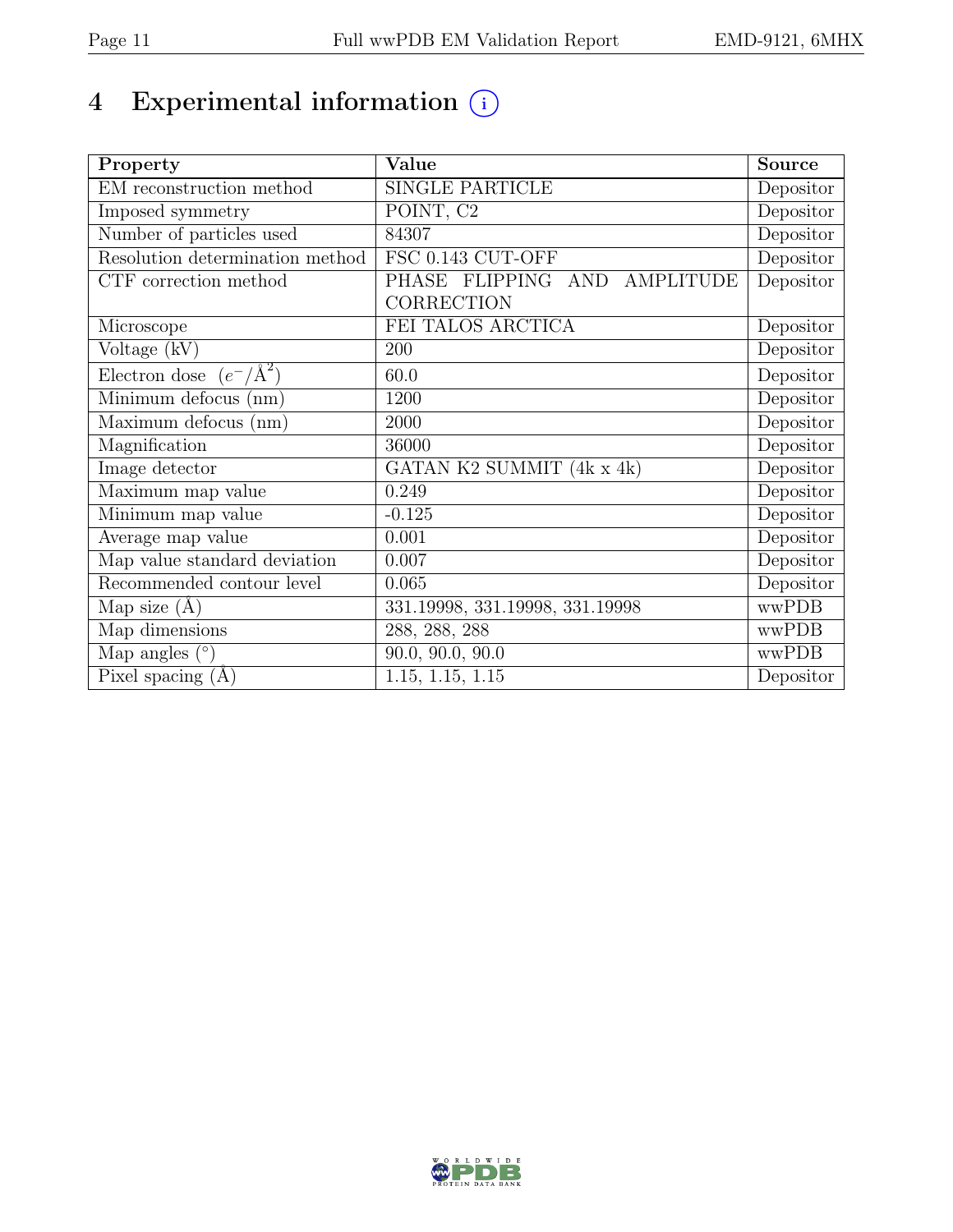# 5 Model quality  $(i)$

# 5.1 Standard geometry  $(i)$

The Z score for a bond length (or angle) is the number of standard deviations the observed value is removed from the expected value. A bond length (or angle) with  $|Z| > 5$  is considered an outlier worth inspection. RMSZ is the root-mean-square of all Z scores of the bond lengths (or angles).

| Mol          | Chain  |             | Bond lengths | Bond angles |             |  |
|--------------|--------|-------------|--------------|-------------|-------------|--|
|              |        | <b>RMSZ</b> | $\# Z  > 5$  | <b>RMSZ</b> | # $ Z  > 5$ |  |
| $\mathbf{1}$ | A      | 0.28        | 4295         | 0.46        | 0/5906      |  |
| 1            | R      | 0.29        | 0/4374       | 0.47        | 0/6005      |  |
| $\mathbf{1}$ | $\cap$ | 0.28        | 4295         | 0.46        | 0/5906      |  |
| 1.           | $\Box$ | 0.29        | 4374         | 0.47        | /6005       |  |
| All          | All    | 0.29        | 17338        | 0.46        | 23822       |  |

There are no bond length outliers.

There are no bond angle outliers.

There are no chirality outliers.

There are no planarity outliers.

#### 5.2 Too-close contacts  $(i)$

In the following table, the Non-H and H(model) columns list the number of non-hydrogen atoms and hydrogen atoms in the chain respectively. The H(added) column lists the number of hydrogen atoms added and optimized by MolProbity. The Clashes column lists the number of clashes within the asymmetric unit, whereas Symm-Clashes lists symmetry-related clashes.

| Mol | Chain |       | $\text{Non-H} \mid \text{H}(\text{model})$ | H(added) | Clashes | Symm-Clashes |
|-----|-------|-------|--------------------------------------------|----------|---------|--------------|
|     |       | 4203  | 3584                                       | 3649     | 49      |              |
|     |       | 4279  | 3740                                       | 3813     | 67      |              |
|     |       | 4203  | 3584                                       | 3649     | 47      |              |
|     |       | 4279  | 3740                                       | 3813     | 67      |              |
|     | All   | 16964 | 14648                                      | 14924    | 214     |              |

The all-atom clashscore is defined as the number of clashes found per 1000 atoms (including hydrogen atoms). The all-atom clashscore for this structure is 7.

All (214) close contacts within the same asymmetric unit are listed below, sorted by their clash magnitude.

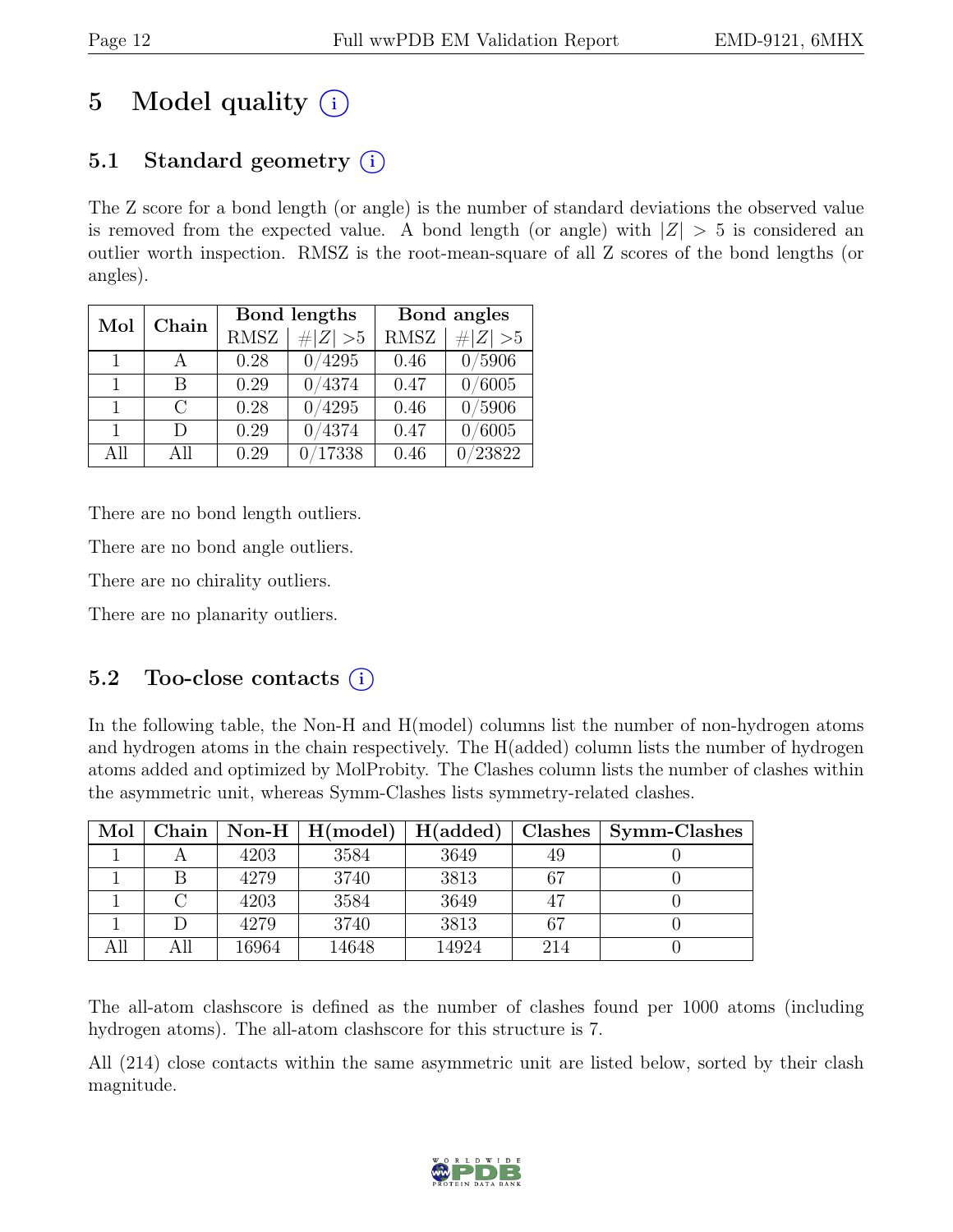|                     |                                 | Interatomic    | Clash         |  |
|---------------------|---------------------------------|----------------|---------------|--|
| Atom-1              | Atom-2                          | distance $(A)$ | overlap $(A)$ |  |
| 1:B:542:PHE:HB3     | 1: B:544: TYR: CE2              | 1.96           | 1.01          |  |
| 1:D:542:PHE:HB3     | 1: D: 544: TYR: CE2             | 1.96           | 1.01          |  |
| 1:A:455:LEU:HD11    | 1:A:551:LEU:HD11                | 1.46           | 0.95          |  |
| 1:C:455:LEU:HD11    | 1:C:551:LEU:HD11                | 1.46           | 0.95          |  |
| 1:C:455:LEU:HD11    | 1:C:551:LEU:CD1                 | 2.03           | 0.88          |  |
| 1:C:548:LEU:HD13    | 1:C:548:LEU:C                   | 1.93           | 0.88          |  |
| 1:A:548:LEU:C       | 1:A:548:LEU:HD13                | 1.93           | 0.87          |  |
| 1:A:455:LEU:HD11    | 1: A: 551: LEU: CD1             | 2.03           | 0.87          |  |
| 1:C:302:ALA:O       | 1:C:306:VAL:HG23                | 1.76           | 0.85          |  |
| 1:C:455:LEU:CD1     | 1:C:551:LEU:HD11                | 2.06           | 0.85          |  |
| 1:A:455:LEU:CD1     | 1:A:551:LEU:HD11                | 2.06           | 0.84          |  |
| 1:C:548:LEU:HD13    | 1:C:548:LEU:O                   | 1.78           | 0.84          |  |
| 1:A:548:LEU:O       | 1:A:548:LEU:HD13                | 1.78           | 0.84          |  |
| 1:A:302:ALA:O       | 1:A:306:VAL:HG23                | 1.76           | 0.84          |  |
| 1:B:542:PHE:CB      | 1:B:544:TYR:CE2                 | 2.62           | 0.82          |  |
| 1:D:542:PHE:CB      | 1: D: 544: TYR: CE2             | 2.62           | 0.81          |  |
| 1:B:541:LEU:HD13    | 1:B:541:LEU:C                   | 2.01           | 0.81          |  |
| 1:D:541:LEU:HD13    | 1:D:541:LEU:O                   | 1.81           | 0.81          |  |
| 1: D: 541: LEU: C   | 1:D:541:LEU:HD13                | 2.01           | 0.80          |  |
| 1:B:541:LEU:O       | 1:B:541:LEU:HD13                | 1.81           | 0.80          |  |
| 1:D:542:PHE:CB      | 1: D: 544: TYR: CD2             | 2.65           | 0.80          |  |
| 1:B:542:PHE:CB      | 1: B:544: TYR: CD2              | 2.65           | 0.80          |  |
| 1:D:542:PHE:HB3     | 1: D: 544: TYR: HE2             | 1.45           | 0.79          |  |
| 1:B:542:PHE:HB3     | 1:B:544:TYR:HE2                 | 1.45           | 0.79          |  |
| 1:B:538:PHE:O       | 1:B:542:PHE:HD2                 | 1.67           | 0.77          |  |
| 1:D:538:PHE:O       | 1:D:542:PHE:HD2                 | 1.67           | 0.77          |  |
| 1: D: 542: PHE: HB2 | 1: D: 544: TYR: CD2             | 2.21           | 0.76          |  |
| 1:B:542:PHE:HB2     | 1: B: 544: TYR: CD2             | 2.21           | 0.76          |  |
| 1:B:542:PHE:HB3     | 1: B: 544: TYR: CD2             | 2.22           | 0.74          |  |
| 1:D:542:PHE:HB3     | 1: D: 544: TYR: CD2             | 2.22           | 0.73          |  |
| 1:B:542:PHE:HB2     | 1: B: 544: TYR: HD2             | 1.53           | 0.72          |  |
| 1:D:542:PHE:HB2     | 1: D: 544: TYR: HD2             | 1.53           | 0.70          |  |
| 1:B:310:PHE:CE1     | 1: B: 315: ASP: CB              | 2.74           | 0.70          |  |
| 1:D:310:PHE:CE1     | 1: D: 315: ASP: CB              | 2.74           | 0.69          |  |
| 1: A:260:TYR:OH     | 1:A:293:ASP:OD2                 | 2.10           | 0.69          |  |
| 1:D:298:ASN:OD1     | $1: D:301: HIS: \overline{ND1}$ | 2.25           | 0.69          |  |
| 1:C:260:TYR:OH      | 1:C:293:ASP:OD2                 | 2.10           | 0.69          |  |
| 1:A:674:ILE:HD11    | 1:D:676:LEU:HD11                | 1.75           | 0.68          |  |
| 1:A:397:THR:O       | 1:A:712:ARG:NH1                 | 2.28           | 0.67          |  |
| 1:B:676:LEU:HD11    | 1:C:674:ILE:HD11                | 1.75           | 0.67          |  |
| 1:C:397:THR:O       | 1:C:712:ARG:NH1                 | 2.28           | 0.67          |  |
| 1:A:548:LEU:CD1     | 1: A:548:LEU: C                 | 2.63           | 0.67          |  |

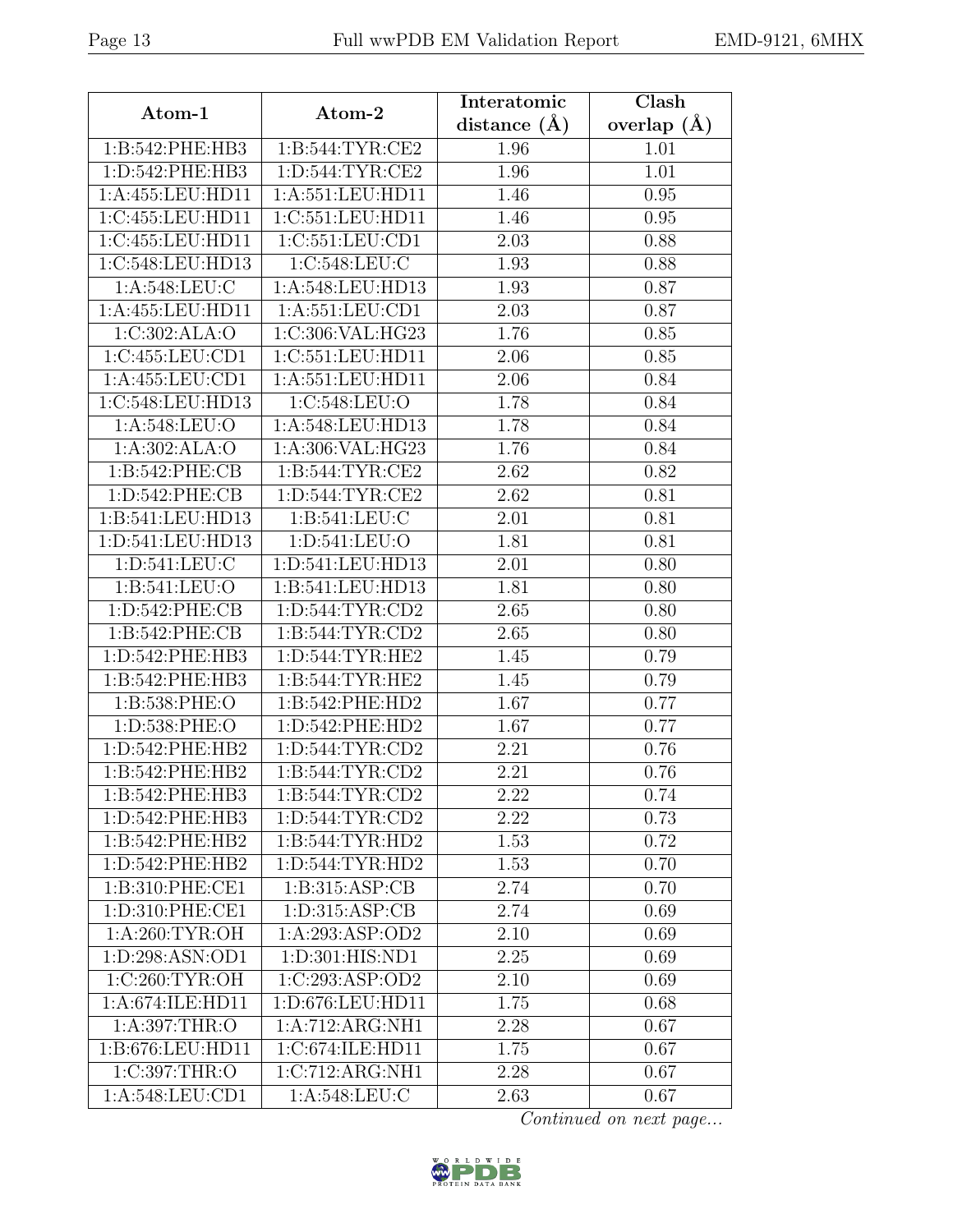| EMD-9121, 6MHX |  |
|----------------|--|
|----------------|--|

| Continuation procession pugo |                                | Interatomic        | Clash           |  |  |
|------------------------------|--------------------------------|--------------------|-----------------|--|--|
| Atom-1                       | Atom-2                         | distance $(A)$     | overlap $(\AA)$ |  |  |
| 1:B:298:ASN:OD1              | 1:B:301:HIS:ND1                | 2.25               | 0.66            |  |  |
| 1:B:542:PHE:CB               | 1: B:544: TYR: HE2             | 2.06               | 0.66            |  |  |
| 1:B:605:LEU:HD22             | 1:B:654:PHE:CE1                | 2.31               | 0.66            |  |  |
| 1: A:453: ILE: O             | 1:A:456:THR:OG1                | 2.15               | 0.65            |  |  |
| 1:B:538:PHE:O                | 1:B:542:PHE:CD2                | 2.50               | 0.65            |  |  |
| 1:D:605:LEU:HD22             | 1: D: 654: PHE: CE1            | 2.31               | 0.65            |  |  |
| 1:A:293:ASP:OD1              | 1:A:297:ASN:N                  | 2.29               | 0.65            |  |  |
| 1: A: 563: LEU: O            | 1:A:566:THR:OG1                | 2.08               | 0.65            |  |  |
| 1:C:293:ASP:OD1              | 1:C:297:ASN:N                  | 2.30               | 0.64            |  |  |
| 1: D: 302: ALA: O            | 1:D:305:THR:OG1                | 2.13               | 0.64            |  |  |
| 1:C:563:LEU:O                | 1:C:566:THR:OG1                | 2.08               | 0.64            |  |  |
| 1:D:538:PHE:O                | 1:D:542:PHE:CD2                | 2.50               | 0.64            |  |  |
| 1:C:453:ILE:O                | 1:C:456:THR:OG1                | 2.15               | 0.63            |  |  |
| 1:D:593:VAL:HG13             | $1: D:668: \overline{LU:HD21}$ | $\overline{1}$ .81 | 0.62            |  |  |
| 1:B:293:ASP:OD1              | 1:B:297:ASN:N                  | 2.32               | 0.62            |  |  |
| 1:C:306:VAL:HG12             | 1:C:313:GLN:HE22               | 1.65               | 0.62            |  |  |
| 1: D: 293: ASP: OD1          | 1:D:297:ASN:N                  | 2.32               | 0.62            |  |  |
| 1:B:674:ILE:HD12             | 1:A:676:LEU:HD11               | 1.82               | 0.62            |  |  |
| 1:B:593:VAL:HG13             | 1:B:668:LEU:HD21               | 1.81               | 0.61            |  |  |
| 1:A:306:VAL:HG12             | 1:A:313:GLN:HE22               | 1.65               | 0.61            |  |  |
| 1:C:548:LEU:C                | 1:C:548:LEU:CD1                | 2.63               | 0.61            |  |  |
| 1: D:260: TYR:OH             | 1:D:293:ASP:OD2                | 2.18               | 0.61            |  |  |
| 1: B:541: LEU: C             | 1:B:541:LEU:CD1                | 2.69               | 0.61            |  |  |
| 1:C:676:LEU:HD11             | 1:D:674:ILE:HD12               | 1.82               | 0.61            |  |  |
| 1: D:541: LEU: C             | 1: D:541: LEU: CD1             | 2.69               | 0.61            |  |  |
| 1:D:542:PHE:CB               | 1: D: 544: TYR: HE2            | 2.06               | 0.60            |  |  |
| 1:B:302:ALA:O                | 1:B:305:THR:OG1                | 2.13               | 0.60            |  |  |
| 1:C:676:LEU:CD1              | 1: D:674: ILE: HD12            | 2.32               | 0.60            |  |  |
| 1:C:397:THR:OG1              | 1:C:712:ARG:NH1                | 2.35               | 0.59            |  |  |
| 1:A:397:THR:OG1              | 1:A:712:ARG:NH1                | 2.35               | 0.59            |  |  |
| 1:B:674:ILE:HD12             | 1:A:676:LEU:CD1                | 2.32               | 0.59            |  |  |
| 1:B:260:TYR:OH               | 1:B:293:ASP:OD2                | 2.18               | 0.59            |  |  |
| 1:D:306:VAL:HG12             | 1:D:313:GLN:HE22               | 1.67               | 0.59            |  |  |
| 1:C:302:ALA:O                | 1:C:305:THR:OG1                | 2.16               | 0.59            |  |  |
| 1:A:300:LEU:HD22             | 1: A:321:TYR:CD1               | 2.38               | 0.59            |  |  |
| 1:A:302:ALA:O                | 1:A:305:THR:OG1                | 2.16               | 0.59            |  |  |
| 1:B:306:VAL:HG12             | 1:B:313:GLN:HE22               | 1.67               | 0.59            |  |  |
| 1:C:300:LEU:HD22             | 1:C:321:TYR:CD1                | 2.38               | 0.59            |  |  |
| 1:B:306:VAL:HG12             | 1:B:306:VAL:O                  | 2.03               | 0.59            |  |  |
| 1:B:379:ASP:OD1              | 1:B:387:SER:OG                 | 2.21               | 0.58            |  |  |
| 1:D:306:VAL:HG12             | 1:D:306:VAL:O                  | 2.03               | 0.58            |  |  |

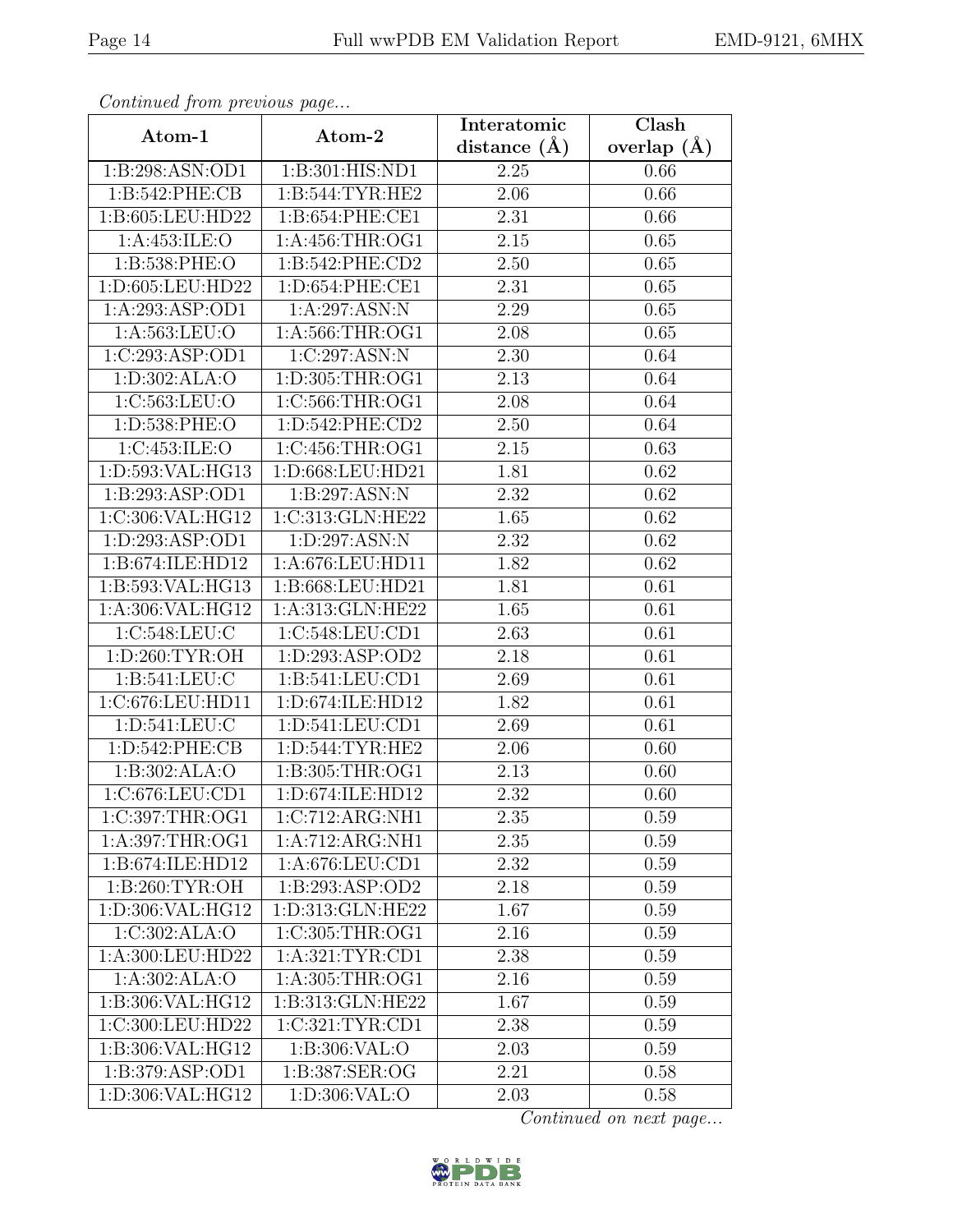| Continuation procession pugo  |                     | Interatomic       | Clash           |  |  |
|-------------------------------|---------------------|-------------------|-----------------|--|--|
| Atom-1                        | Atom-2              | distance $(A)$    | overlap $(\AA)$ |  |  |
| 1: D: 563: LEU: O             | 1:D:566:THR:OG1     | 2.13              | 0.58            |  |  |
| 1:D:379:ASP:OD1               | 1:D:387:SER:OG      | 2.21              | 0.57            |  |  |
| 1:B:563:LEU:O                 | 1:5:566:THR:OG1     | 2.12              | 0.57            |  |  |
| 1:B:321:TYR:OH                | 1:B:334:GLU:OE2     | 2.22              | 0.57            |  |  |
| 1:B:302:ALA:O                 | 1:B:306:VAL:HG23    | 2.05              | 0.57            |  |  |
| 1: D: 302: ALA: O             | 1:D:306:VAL:HG23    | 2.05              | 0.57            |  |  |
| 1:A:379:ASP:OD1               | 1:A:387:SER:OG      | $\overline{2.23}$ | 0.57            |  |  |
| 1:D:321:TYR:OH                | 1:D:334:GLU:OE2     | 2.22              | 0.56            |  |  |
| 1:C:455:LEU:HD11              | 1:C:551:LEU:HD12    | $\overline{1.88}$ | $0.56\,$        |  |  |
| 1:B:130:GLY:O                 | 1:B:180:ASN:ND2     | 2.39              | 0.55            |  |  |
| $1: D: 130: \overline{GLY:O}$ | 1:D:180:ASN:ND2     | 2.39              | $0.55\,$        |  |  |
| 1:C:379:ASP:OD1               | 1:C:387:SER:OG      | 2.23              | 0.55            |  |  |
| 1:C:593:VAL:HG13              | 1:C:668:LEU:HD21    | 1.89              | 0.55            |  |  |
| 1:A:710:TRP:O                 | 1:A:713:SER:OG      | 2.18              | 0.54            |  |  |
| 1:A:593:VAL:HG13              | 1:A:668:LEU:HD21    | 1.89              | 0.54            |  |  |
| 1:C:247:GLY:O                 | 1:C:251:ASN:N       | 2.40              | 0.54            |  |  |
| 1:C:354:ALA:HB2               | 1:C:415:ASN:HD21    | 1.73              | 0.54            |  |  |
| 1:B:542:PHE:CB                | 1: B: 544: TYR: HD2 | 2.12              | 0.53            |  |  |
| 1: A:247: GLY:O               | 1: A:251: ASN:N     | 2.40              | 0.53            |  |  |
| 1:A:354:ALA:HB2               | 1:A:415:ASN:HD21    | 1.73              | 0.53            |  |  |
| 1:C:604:ALA:O                 | 1:C:608:LEU:HD23    | 2.08              | 0.53            |  |  |
| 1:A:604:ALA:O                 | 1:A:608:LEU:HD23    | 2.09              | 0.53            |  |  |
| 1:D:247:GLY:O                 | 1: D:251: ASN: N    | 2.42              | 0.53            |  |  |
| 1:A:455:LEU:HD11              | 1:A:551:LEU:HD12    | 1.88              | 0.53            |  |  |
| 1:D:453:ILE:O                 | 1: D: 456: THR: OG1 | 2.20              | 0.52            |  |  |
| 1:B:247:GLY:O                 | 1:B:251:ASN:N       | 2.42              | 0.52            |  |  |
| 1:B:453:ILE:O                 | 1: B: 456: THR: OG1 | 2.20              | 0.52            |  |  |
| 1:B:300:LEU:HD22              | 1:B:321:TYR:CE1     | 2.45              | 0.52            |  |  |
| 1:D:332:GLU:O                 | 1:D:336:THR:HG23    | 2.11              | 0.51            |  |  |
| 1:D:300:LEU:HD22              | 1:D:321:TYR:CE1     | 2.45              | 0.51            |  |  |
| 1:D:300:LEU:HD22              | 1: D: 321: TYR: CD1 | 2.46              | 0.51            |  |  |
| 1:A:171:CYS:SG                | 1:A:172:LEU:N       | 2.84              | 0.50            |  |  |
| 1:B:332:GLU:O                 | 1:B:336:THR:HG23    | 2.11              | 0.50            |  |  |
| 1:C:171:CYS:SG                | 1:C:172:LEU:N       | 2.84              | 0.50            |  |  |
| 1:B:300:LEU:HD22              | 1:B:321:TYR:CD1     | 2.46              | 0.50            |  |  |
| 1:C:710:TRP:O                 | 1:C:713:SER:OG      | 2.18              | 0.50            |  |  |
| 1: D: 323: MET:O              | 1: D: 327: ARG: HG2 | 2.12              | 0.49            |  |  |
| 1:D:710:TRP:O                 | 1:D:713:SER:OG      | 2.20              | 0.49            |  |  |
| 1:B:710:TRP:O                 | 1:B:713:SER:OG      | 2.20              | 0.49            |  |  |
| 1:B:323:MET:O                 | 1:B:327:ARG:HG2     | 2.12              | 0.49            |  |  |
| 1:A:527:PHE:O                 | 1:A:531:VAL:HG23    | 2.12              | 0.49            |  |  |

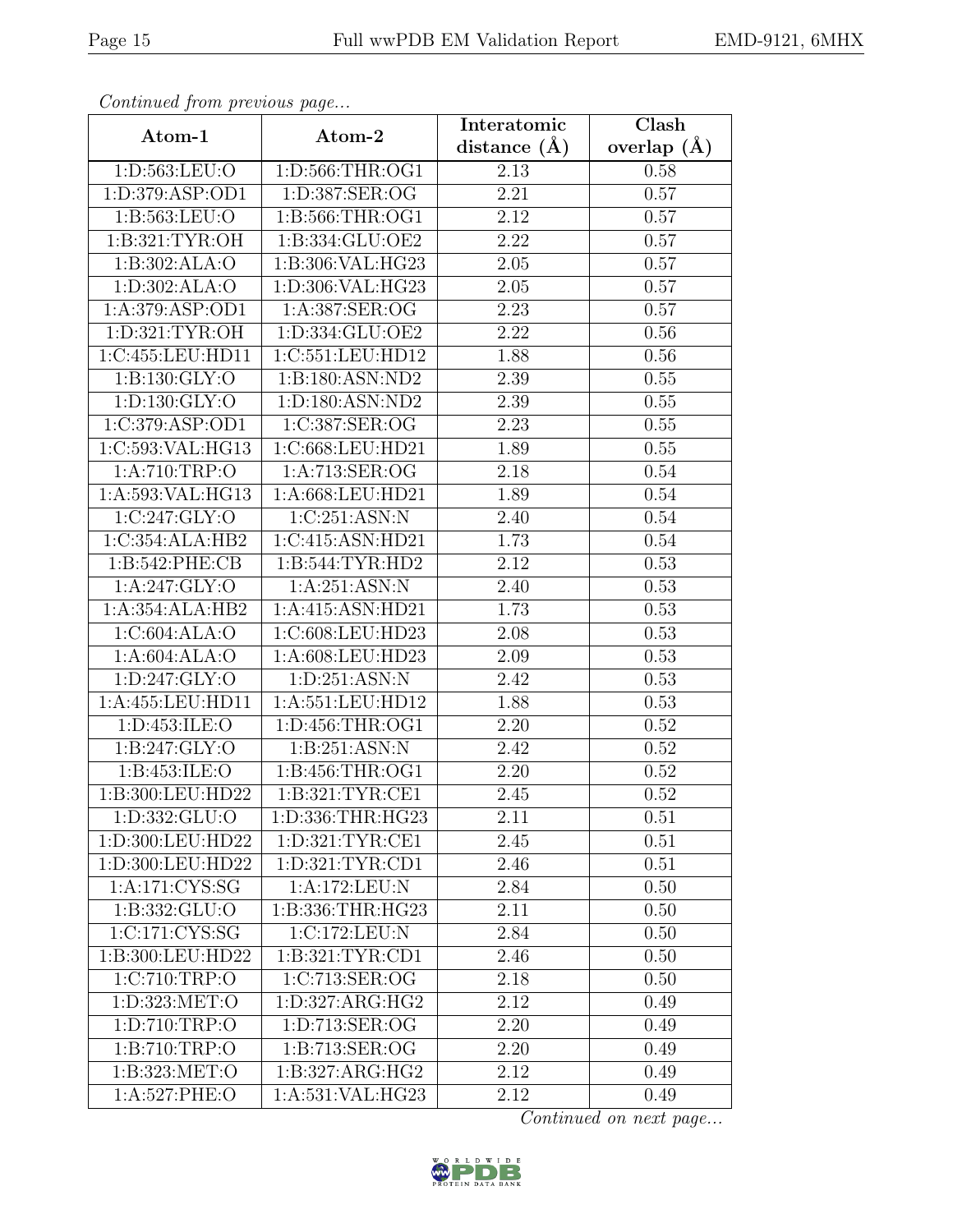| Continuation procession pugo |                      | Interatomic    | Clash           |  |  |
|------------------------------|----------------------|----------------|-----------------|--|--|
| Atom-1                       | Atom-2               | distance $(A)$ | overlap $(\AA)$ |  |  |
| 1:C:527:PHE:O                | 1:C:531:VAL:HG23     | 2.12           | 0.49            |  |  |
| 1:C:676:LEU:HG               | 1:D:674:ILE:HD12     | 1.95           | 0.48            |  |  |
| 1: D: 754: GLY: O            | 1:D:756:VAL:N        | 2.47           | 0.48            |  |  |
| 1:B:604:ALA:O                | 1:B:608:LEU:HD23     | 2.14           | 0.48            |  |  |
| 1: D: 396: ASP: O            | 1:D:397:THR:OG1      | 2.26           | 0.48            |  |  |
| 1: A:594: TYR:OH             | 1:A:636:THR:HG21     | 2.14           | 0.48            |  |  |
| 1:A:354:ALA:HB2              | 1: A: 415: ASN: ND2  | 2.30           | 0.47            |  |  |
| 1: D: 542: PHE: CB           | 1: D: 544: TYR: HD2  | 2.12           | 0.47            |  |  |
| 1: A:391: ASP:OD1            | 1:A:393:THR:HG23     | 2.15           | 0.47            |  |  |
| 1:B:338:ASN:OD1              | 1:B:341:GLY:N        | 2.48           | 0.47            |  |  |
| 1:D:338:ASN:OD1              | 1: D:341: GLY:N      | 2.48           | 0.47            |  |  |
| 1:B:643:ASN:OD1              | 1:B:644:ILE:N        | 2.47           | 0.47            |  |  |
| 1:C:300:LEU:HD22             | 1:C:321:TYR:CE1      | 2.49           | 0.47            |  |  |
| 1:C:396:ASP:O                | 1:C:397:THR:OG1      | 2.28           | 0.47            |  |  |
| 1:D:604:ALA:O                | 1:D:608:LEU:HD23     | 2.14           | 0.47            |  |  |
| 1:B:674:ILE:HD12             | 1:A:676:LEU:HG       | 1.95           | 0.47            |  |  |
| 1:C:391:ASP:OD1              | 1:C:393:THR:HG23     | 2.15           | 0.47            |  |  |
| 1:A:300:LEU:HD22             | 1: A:321:TYR:CE1     | 2.49           | 0.47            |  |  |
| 1:B:634:LYS:NZ               | 1:B:639:LEU:O        | 2.47           | 0.47            |  |  |
| 1: B: 754: GLY: O            | 1:B:756:VAL:N        | 2.47           | 0.47            |  |  |
| 1: D:643: ASN:OD1            | 1: D:644: ILE:N      | 2.47           | 0.47            |  |  |
| 1:C:354:ALA:HB2              | 1:C:415:ASN:ND2      | 2.29           | 0.46            |  |  |
| 1:D:634:LYS:NZ               | 1:D:639:LEU:O        | 2.47           | 0.46            |  |  |
| 1:B:310:PHE:HE1              | 1:B:315:ASP:CB       | 2.25           | 0.46            |  |  |
| 1:C:594:TYR:OH               | 1:C:636:THR:HG21     | 2.14           | 0.46            |  |  |
| 1:B:527:PHE:O                | 1:B:531:VAL:HG23     | 2.16           | 0.46            |  |  |
| 1: A: 332: GLU: O            | 1:A:336:THR:HG23     | 2.16           | 0.46            |  |  |
| 1:B:569:PHE:O                | 1:B:573:GLY:N        | 2.49           | 0.46            |  |  |
| 1:A:396:ASP:O                | 1:A:397:THR:OG1      | 2.28           | 0.45            |  |  |
| 1:A:410:ASN:OD1              | 1:A:411:THR:N        | 2.50           | 0.45            |  |  |
| 1:B:650:TYR:OH               | 1: A:545: LYS:O      | 2.30           | 0.45            |  |  |
| 1: B: 578: MET:O             | 1:B:582:VAL:HG23     | 2.17           | 0.45            |  |  |
| 1:C:332:GLU:O                | 1:C:336:THR:HG23     | 2.16           | 0.45            |  |  |
| 1:D:310:PHE:HE1              | 1: D: 315: ASP: CB   | 2.25           | 0.45            |  |  |
| 1:A:363:ARG:NH2              | 1: A:373: LEU:O      | 2.47           | 0.45            |  |  |
| 1:C:676:LEU:CG               | 1:D:674:ILE:HD12     | 2.47           | 0.45            |  |  |
| 1:B:674:ILE:HD12             | 1: A:676: LEU: CG    | 2.47           | 0.45            |  |  |
| 1:D:527:PHE:O                | 1:D:531:VAL:HG23     | 2.16           | 0.45            |  |  |
| 1:A:177:LEU:HD21             | 1: D: 751: GLU: O    | 2.17           | 0.44            |  |  |
| 1:B:751:GLU:O                | 1:C:177:LEU:HD21     | 2.17           | 0.44            |  |  |
| 1:D:578:MET:O                | 1: D: 582: VAL: HG23 | 2.17           | 0.44            |  |  |

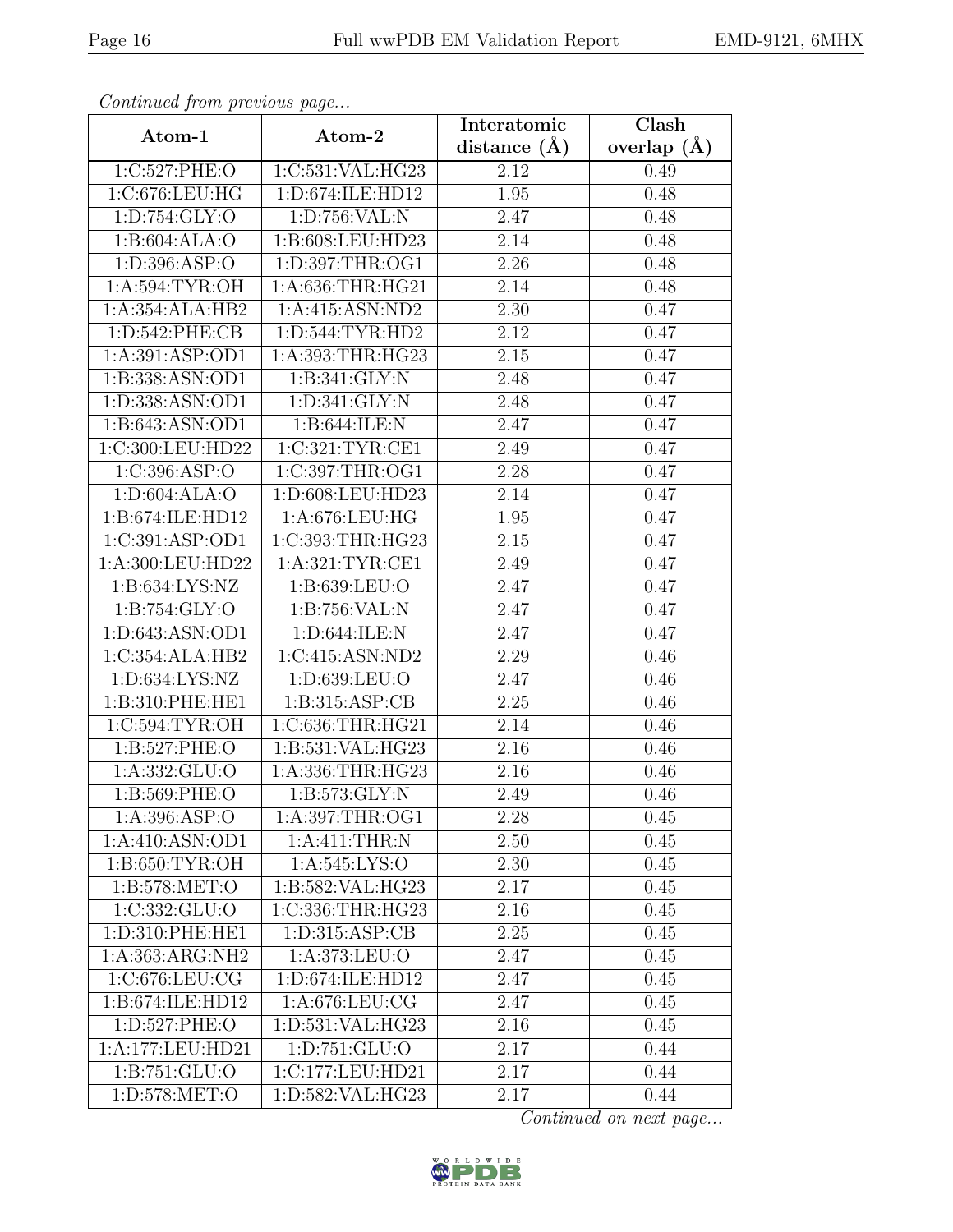| EMD-9121, 6MHX |  |
|----------------|--|
|----------------|--|

| Continuati jibin protibus puga |                     | Interatomic       | $\overline{\text{Clash}}$ |  |  |
|--------------------------------|---------------------|-------------------|---------------------------|--|--|
| Atom-1                         | Atom-2              | distance $(A)$    | overlap $(A)$             |  |  |
| 1:D:594:TYR:OH                 | 1:D:636:THR:HG21    | 2.17              | 0.44                      |  |  |
| 1:B:676:LEU:O                  | 1:B:680:THR:HG23    | $\overline{2.18}$ | 0.44                      |  |  |
| 1: B:716: ARG: NH1             | 1:B:730:LEU:HD13    | 2.33              | 0.44                      |  |  |
| 1:B:605:LEU:HD22               | 1:B:654:PHE:CD1     | 2.52              | 0.44                      |  |  |
| 1:D:363:ARG:O                  | 1:D:374:SER:HB2     | 2.18              | 0.44                      |  |  |
| 1:D:605:LEU:HD22               | 1:D:654:PHE:CD1     | 2.52              | 0.44                      |  |  |
| 1:B:594:TYR:OH                 | 1:B:636:THR:HG21    | 2.17              | 0.44                      |  |  |
| 1:C:363:ARG:NH2                | 1:C:373:LEU:O       | 2.47              | 0.44                      |  |  |
| 1:C:410:ASN:OD1                | 1:C:411:THR:N       | 2.50              | 0.44                      |  |  |
| 1:D:392:LEU:HD22               | 1:D:428:LEU:HD11    | 2.00              | 0.44                      |  |  |
| 1:D:676:LEU:O                  | 1:D:680:THR:HG23    | 2.18              | 0.44                      |  |  |
| 1:B:363:ARG:O                  | 1:B:374:SER:HB2     | 2.18              | 0.44                      |  |  |
| 1:D:577:VAL:HG11               | 1: D:688: SER: HA   | 2.00              | 0.44                      |  |  |
| 1:C:171:CYS:O                  | 1:C:175:ALA:N       | 2.51              | 0.43                      |  |  |
| 1:C:716:ARG:NH1                | 1:C:730:LEU:HD13    | 2.33              | 0.43                      |  |  |
| 1:C:176:LEU:O                  | 1:C:179:ILE:HD11    | 2.18              | 0.43                      |  |  |
| 1: D: 569: PHE: O              | 1:D:573:GLY:N       | 2.49              | 0.43                      |  |  |
| 1:D:716:ARG:NH1                | 1:D:730:LEU:HD13    | 2.33              | 0.43                      |  |  |
| 1:B:392:LEU:HD22               | 1:B:428:LEU:HD11    | 2.00              | 0.43                      |  |  |
| 1:B:589:LYS:HG2                | 1: A:572: MET:SD    | 2.59              | 0.43                      |  |  |
| 1:D:410:ASN:OD1                | 1: D: 411: THEN: N  | 2.52              | 0.43                      |  |  |
| 1:A:176:LEU:O                  | 1:A:179:ILE:HD11    | 2.18              | 0.43                      |  |  |
| 1:A:716:ARG:NH1                | 1:A:730:LEU:HD13    | 2.33              | 0.43                      |  |  |
| 1:D:358:LYS:O                  | 1:D:362:SER:OG      | 2.12              | 0.42                      |  |  |
| 1:B:577:VAL:HG11               | 1:B:688:SER:HA      | $2.00\,$          | 0.42                      |  |  |
| 1:D:338:ASN:OD1                | 1:D:342:LEU:N       | $2.52\,$          | 0.42                      |  |  |
| 1:D:363:ARG:NH2                | 1:D:373:LEU:O       | 2.46              | 0.42                      |  |  |
| 1:C:572:MET:SD                 | 1: D: 589: LYS: HG2 | 2.59              | 0.42                      |  |  |
| 1:B:410:ASN:OD1                | 1:B:411:THR:N       | 2.52              | 0.42                      |  |  |
| 1: D: 416: ARG: CZ             | 1:D:694:LEU:HD21    | 2.49              | 0.42                      |  |  |
| 1:B:358:LYS:O                  | 1: B: 362: SER: OG  | 2.12              | 0.42                      |  |  |
| 1:C:363:ARG:O                  | 1:C:374:SER:HB2     | 2.20              | 0.42                      |  |  |
| 1: B:396: ASP:O                | 1:B:397:THR:OG1     | 2.26              | 0.42                      |  |  |
| 1: B: 416: ARG: CZ             | 1:B:694:LEU:HD21    | 2.49              | 0.42                      |  |  |
| 1:A:671:ASN:HA                 | 1:A:674:ILE:HD12    | 2.02              | 0.41                      |  |  |
| 1:B:310:PHE:CD1                | 1:B:315:ASP:CB      | 3.03              | 0.41                      |  |  |
| 1:A:171:CYS:O                  | 1:A:175:ALA:N       | 2.51              | 0.41                      |  |  |
| 1:A:363:ARG:O                  | 1:A:374:SER:HB2     | 2.20              | 0.41                      |  |  |
| 1:B:363:ARG:NH2                | 1: B: 373: LEU: O   | 2.46              | 0.41                      |  |  |
| 1:A:533:VAL:O                  | 1:A:536:SER:OG      | 2.25              | 0.41                      |  |  |
| 1:C:545:LYS:O                  | 1:D:650:TYR:OH      | 2.30              | 0.41                      |  |  |

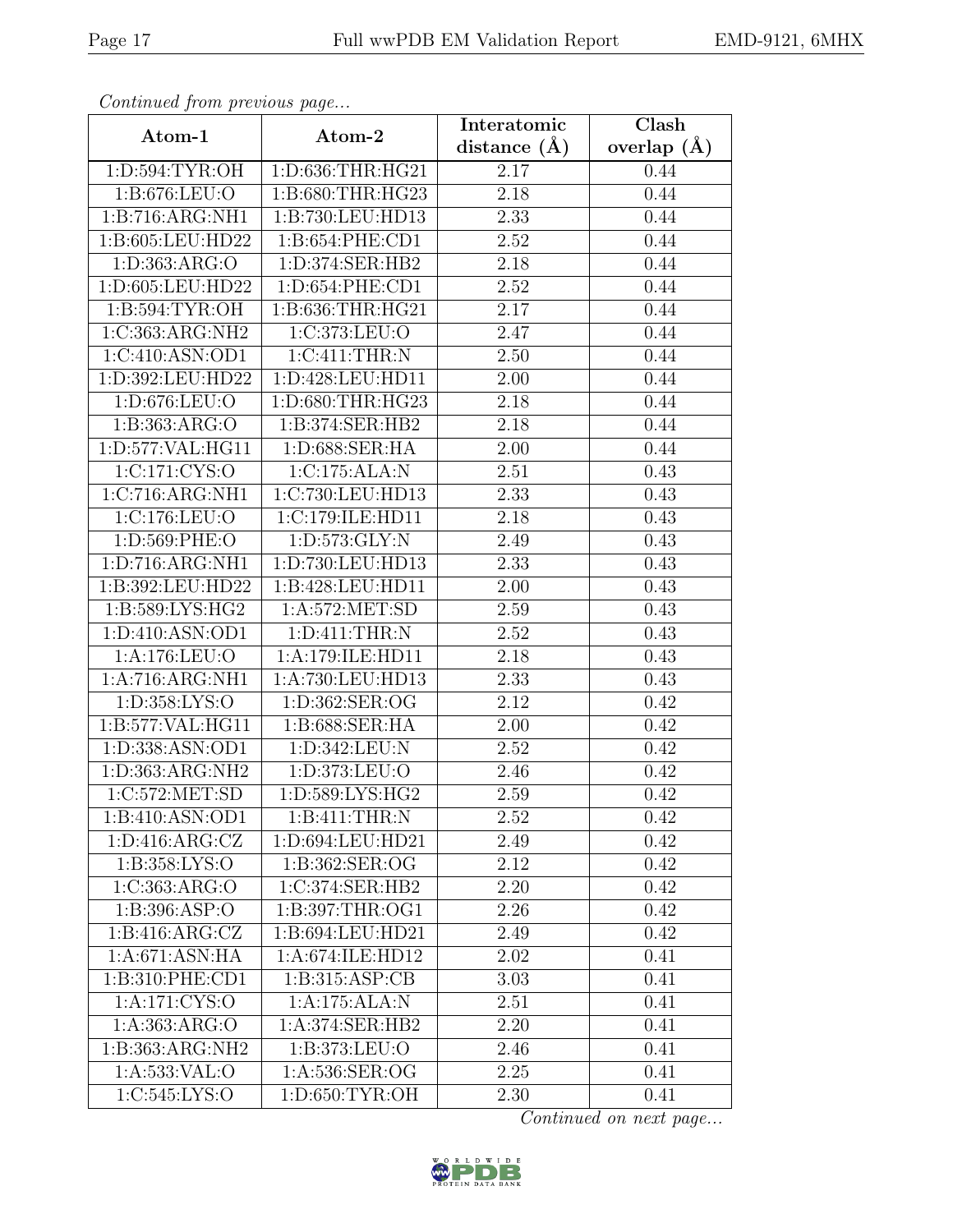| Atom-1            | Atom-2                               | Interatomic    | Clash          |  |
|-------------------|--------------------------------------|----------------|----------------|--|
|                   |                                      | distance $(A)$ | (A)<br>overlap |  |
| 1:C:455:LEU:HD12  | $1:\overline{C}:551:\text{LEU}:HD11$ | 1.98           | 0.41           |  |
| 1:D:310:PHE:CD1   | 1: D: 315: ASP: CB                   | 3.03           | 0.41           |  |
| 1:B:723:VAL:N     | 1:B:727:ASP:O                        | 2.53           | 0.41           |  |
| 1:B:451:TYR:O     | 1: B: 454: THR: OG1                  | 2.32           | 0.40           |  |
| 1: D: 451: TYR: O | 1: D: 454: THR: OG1                  | 2.32           | 0.40           |  |
| 1:A:755:PRO:C     | 1:A:756:VAL:HG12                     | 2.42           | 0.40           |  |
| 1:C:671:ASN:HA    | 1:C:674:ILE:HD12                     | 2.02           | 0.40           |  |
| 1:A:608:LEU:HD13  | 1: A:608:LEU:HA                      | 1.96           | 0.40           |  |

There are no symmetry-related clashes.

### 5.3 Torsion angles  $(i)$

#### 5.3.1 Protein backbone ①

In the following table, the Percentiles column shows the percent Ramachandran outliers of the chain as a percentile score with respect to all PDB entries followed by that with respect to all EM entries.

The Analysed column shows the number of residues for which the backbone conformation was analysed, and the total number of residues.

| Mol | Chain   | Analysed          | Favoured   | Allowed   | Outliers | Percentiles |                  |
|-----|---------|-------------------|------------|-----------|----------|-------------|------------------|
|     | A       | $601/826$ (73\%)  | 583 (97%)  | $18(3\%)$ |          | 100         | 100              |
|     | B       | $601/826$ (73\%)  | 582 (97%)  | $19(3\%)$ |          | 100         | 100              |
|     | $\rm C$ | $601/826$ (73%)   | 583 (97%)  | $18(3\%)$ |          | 100         | 100              |
|     | D       | $601/826$ (73%)   | 582 (97%)  | $19(3\%)$ |          | 100         | 100              |
| All | All     | $2404/3304$ (73%) | 2330 (97%) | 74 (3%)   |          | 100         | 100 <sub>l</sub> |

There are no Ramachandran outliers to report.

#### 5.3.2 Protein side chains  $(i)$

In the following table, the Percentiles column shows the percent sidechain outliers of the chain as a percentile score with respect to all PDB entries followed by that with respect to all EM entries.

The Analysed column shows the number of residues for which the sidechain conformation was analysed, and the total number of residues.

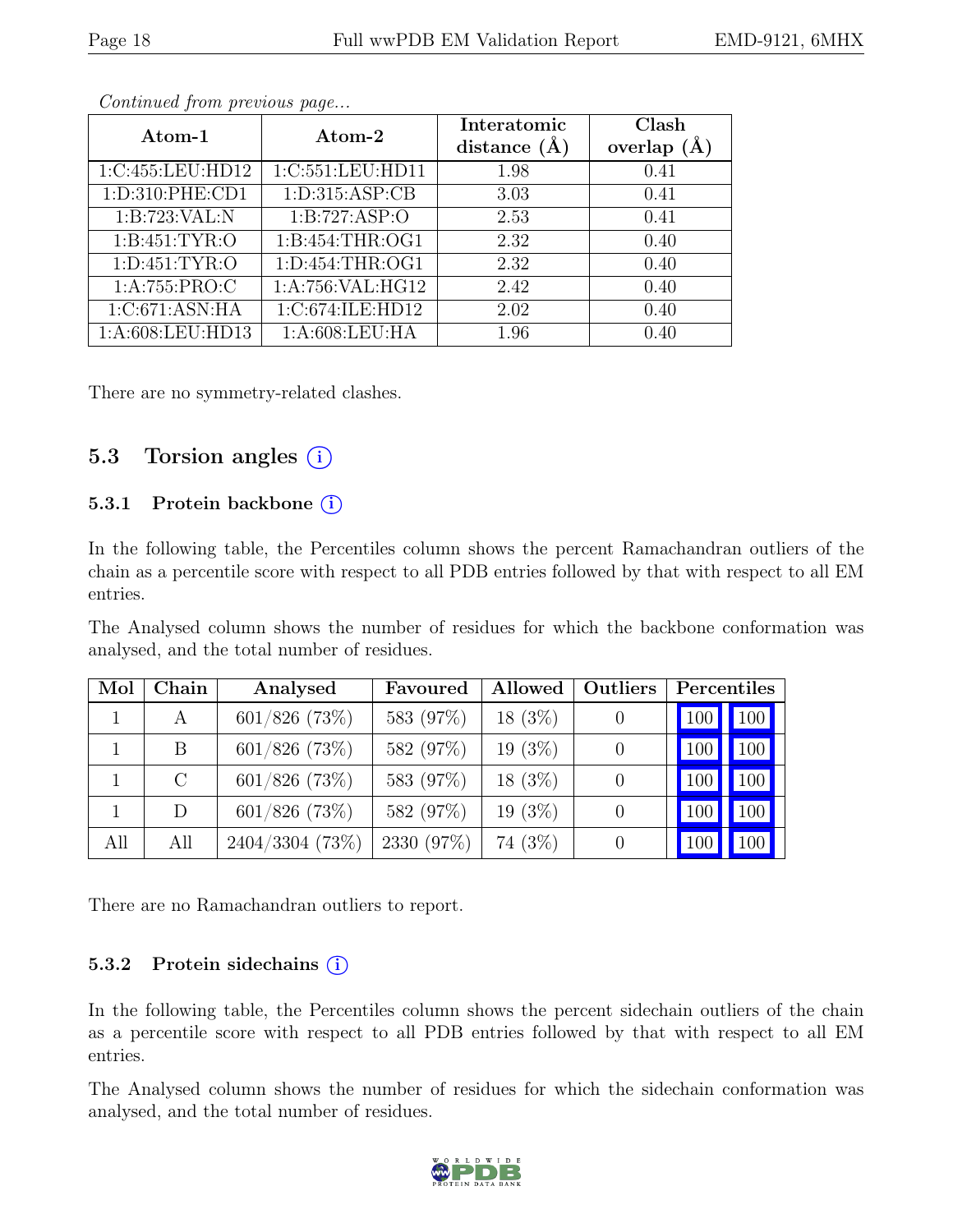| Mol | ${\rm Chain}$ | Analysed           | Outliers<br>Rotameric |  | Percentiles            |  |
|-----|---------------|--------------------|-----------------------|--|------------------------|--|
|     |               | $325/732$ $(44\%)$ | 325 $(100\%)$         |  | 100<br>10 <sup>0</sup> |  |
|     | B             | 352/732 (48%)      | 352 (100\%)           |  | 100<br>100             |  |
|     | $\mathcal{C}$ | $325/732$ $(44\%)$ | 325 (100%)            |  | 100<br>100             |  |
|     | D             | 352/732 (48%)      | 352 (100%)            |  | 100<br>100             |  |
| All | All           | $1354/2928$ (46\%) | 1354 (100%)           |  | 10                     |  |

There are no protein residues with a non-rotameric sidechain to report.

Sometimes sidechains can be flipped to improve hydrogen bonding and reduce clashes. All (10) such sidechains are listed below:

| Mol | Chain          | Res | <b>Type</b> |
|-----|----------------|-----|-------------|
| 1   | В              | 313 | <b>GLN</b>  |
| 1   | В              | 645 | GLN         |
| 1   | A              | 313 | GLN         |
| 1   | А              | 415 | <b>ASN</b>  |
| 1   | А              | 645 | GLN         |
| 1   | $\rm C$        | 313 | GLN         |
| 1   | $\overline{C}$ | 415 | <b>ASN</b>  |
| 1   | $\rm C$        | 645 | <b>GLN</b>  |
| 1   | $\Box$         | 313 | GLN         |
|     |                | 645 | GLN         |

#### 5.3.3 RNA  $(i)$

There are no RNA molecules in this entry.

## 5.4 Non-standard residues in protein, DNA, RNA chains  $(i)$

There are no non-standard protein/DNA/RNA residues in this entry.

#### 5.5 Carbohydrates  $(i)$

There are no monosaccharides in this entry.

### 5.6 Ligand geometry  $(i)$

There are no ligands in this entry.

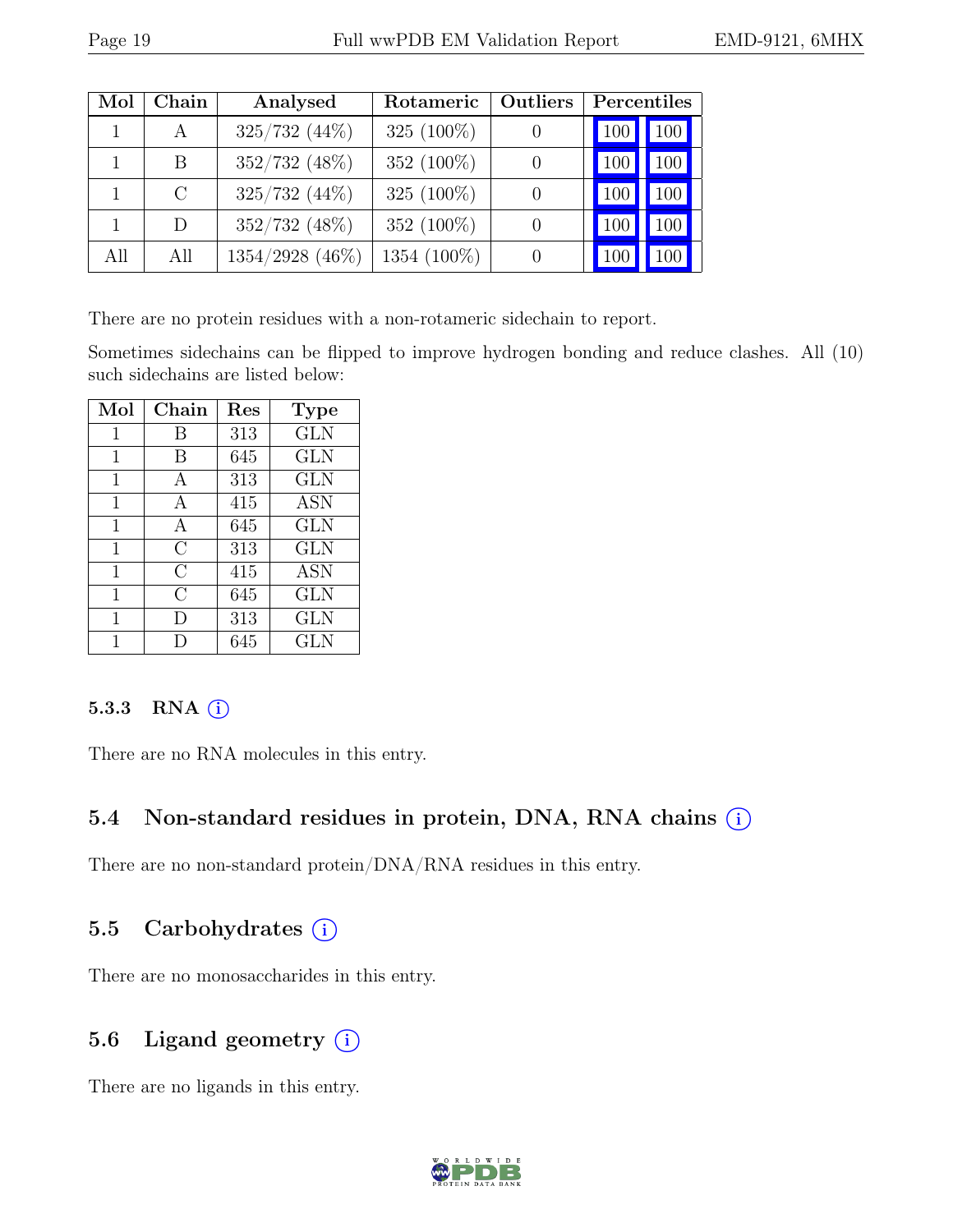# 5.7 Other polymers (i)

There are no such residues in this entry.

# 5.8 Polymer linkage issues  $(i)$

There are no chain breaks in this entry.

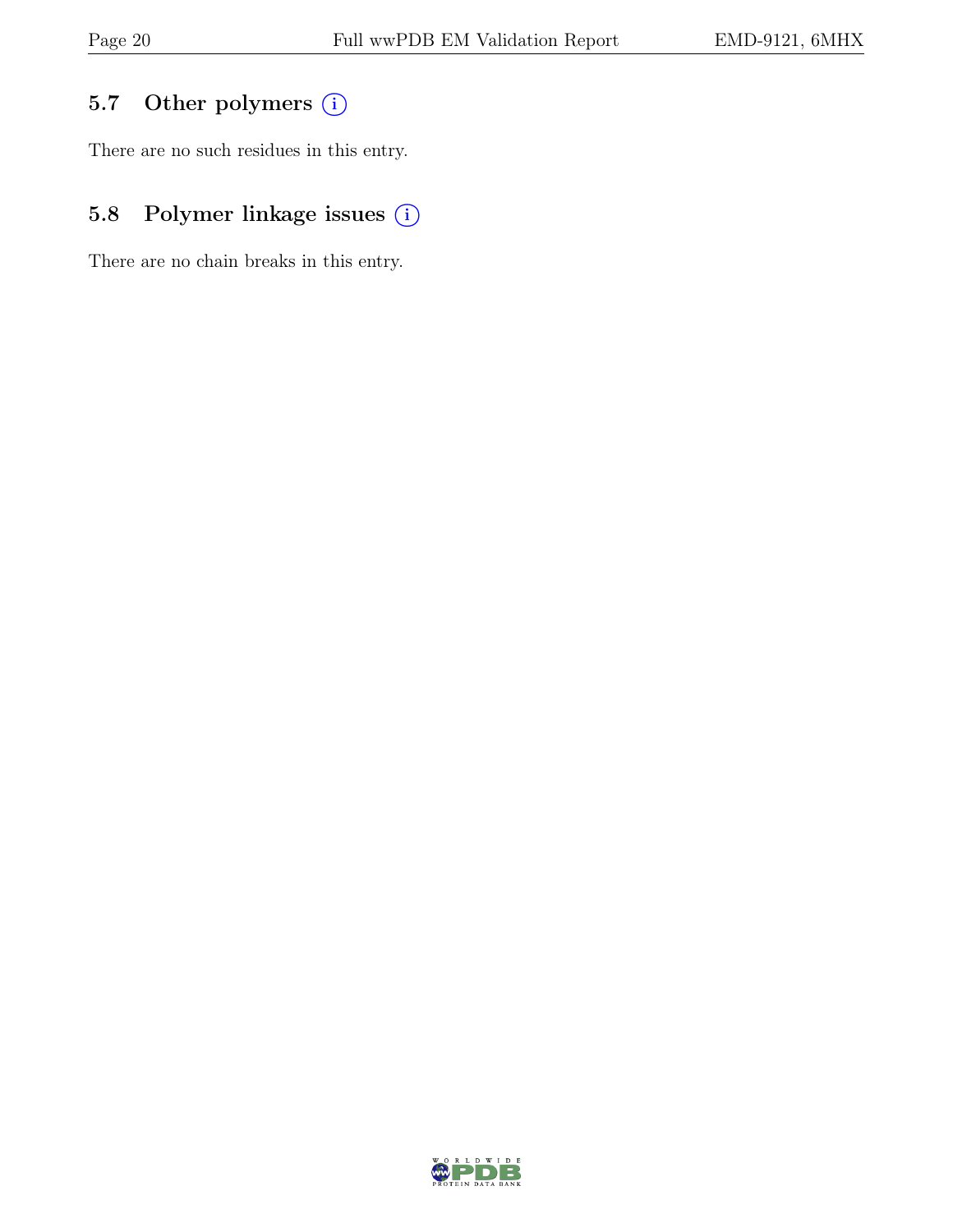# 6 Map visualisation  $(i)$

This section contains visualisations of the EMDB entry EMD-9121. These allow visual inspection of the internal detail of the map and identification of artifacts.

Images derived from a raw map, generated by summing the deposited half-maps, are presented below the corresponding image components of the primary map to allow further visual inspection and comparison with those of the primary map.

# 6.1 Orthogonal projections (i)

#### 6.1.1 Primary map



6.1.2 Raw map



The images above show the map projected in three orthogonal directions.

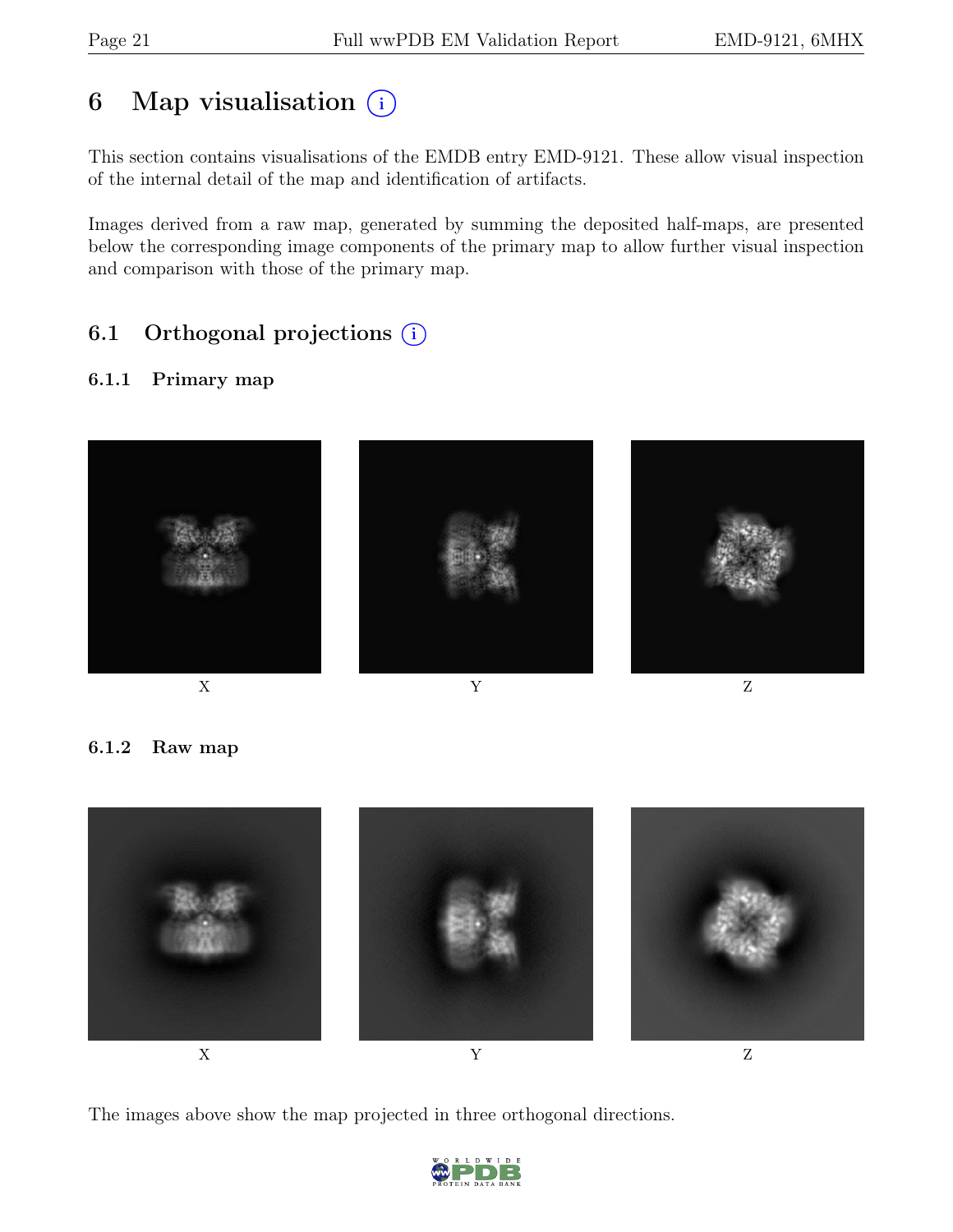## 6.2 Central slices  $(i)$

#### 6.2.1 Primary map







X Index: 144 Y Index: 144 Z Index: 144

#### 6.2.2 Raw map



X Index: 144 Y Index: 144 Z Index: 144

The images above show central slices of the map in three orthogonal directions.

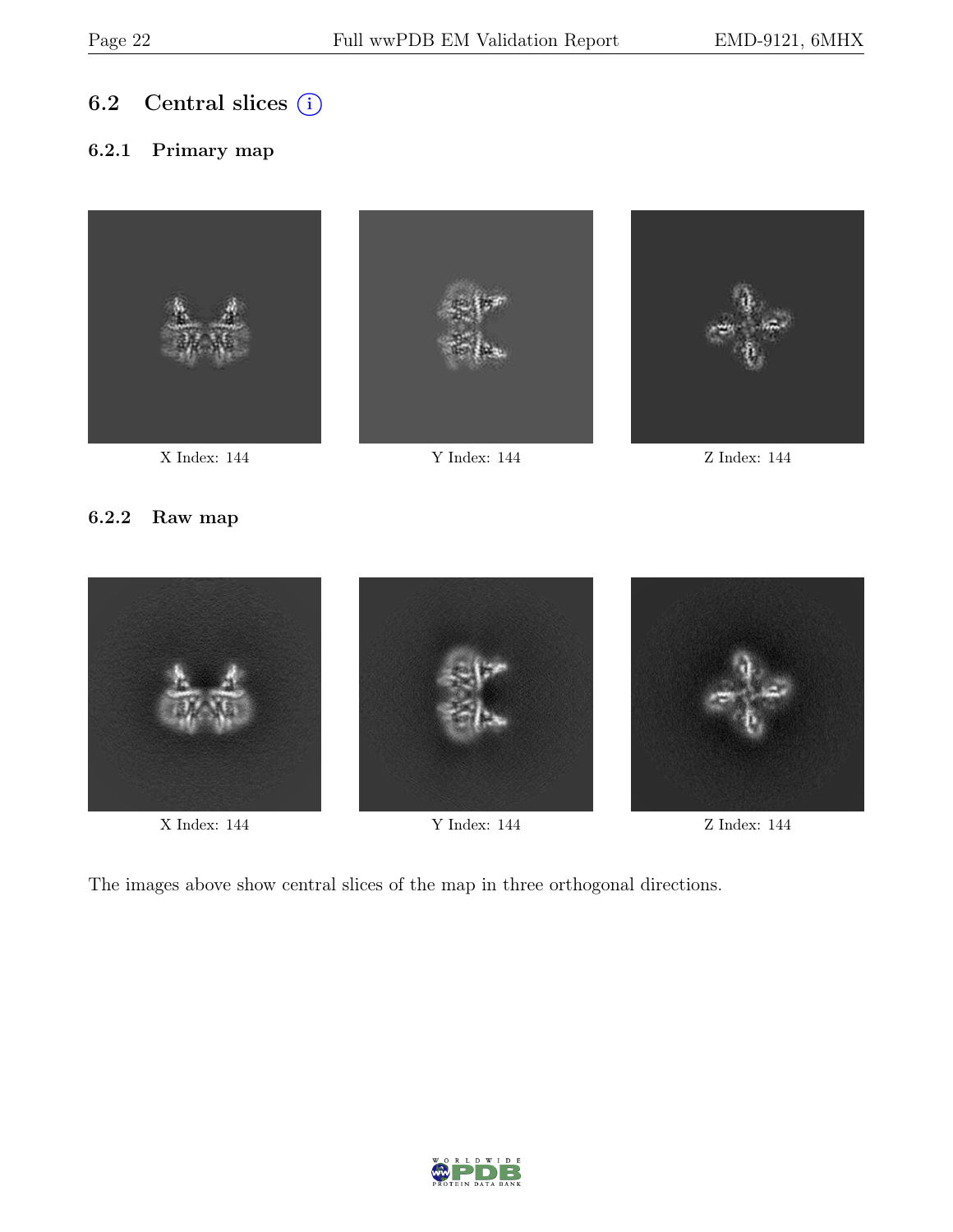## 6.3 Largest variance slices (i)

#### 6.3.1 Primary map







X Index: 144 Y Index: 144 Z Index: 169

#### 6.3.2 Raw map



X Index: 144 Y Index: 144 Z Index: 168

The images above show the largest variance slices of the map in three orthogonal directions.

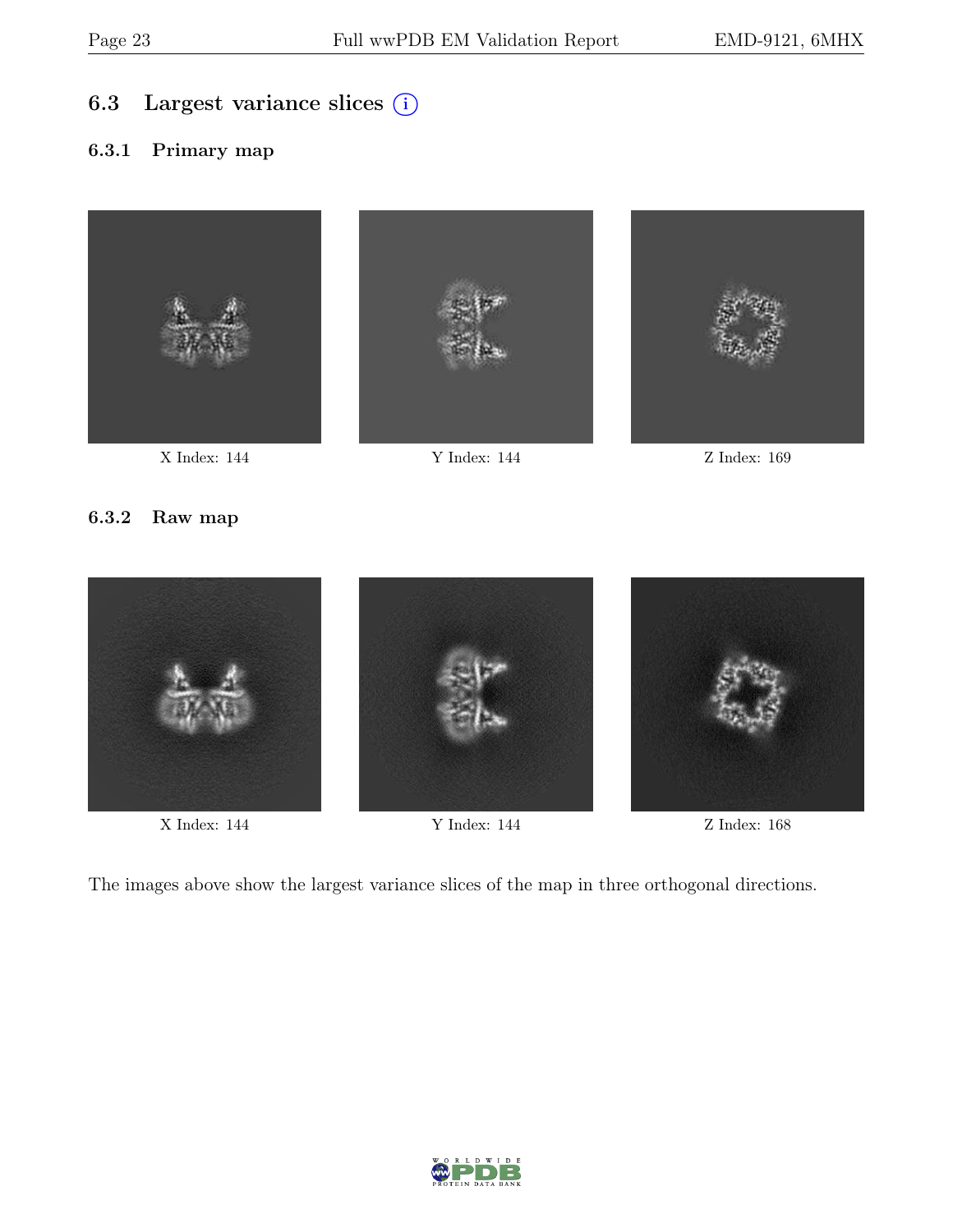### 6.4 Orthogonal surface views  $(i)$

#### 6.4.1 Primary map



The images above show the 3D surface view of the map at the recommended contour level 0.065. These images, in conjunction with the slice images, may facilitate assessment of whether an appropriate contour level has been provided.

#### 6.4.2 Raw map



These images show the 3D surface of the raw map. The raw map's contour level was selected so that its surface encloses the same volume as the primary map does at its recommended contour level.

### 6.5 Mask visualisation  $(i)$

This section was not generated. No masks/segmentation were deposited.

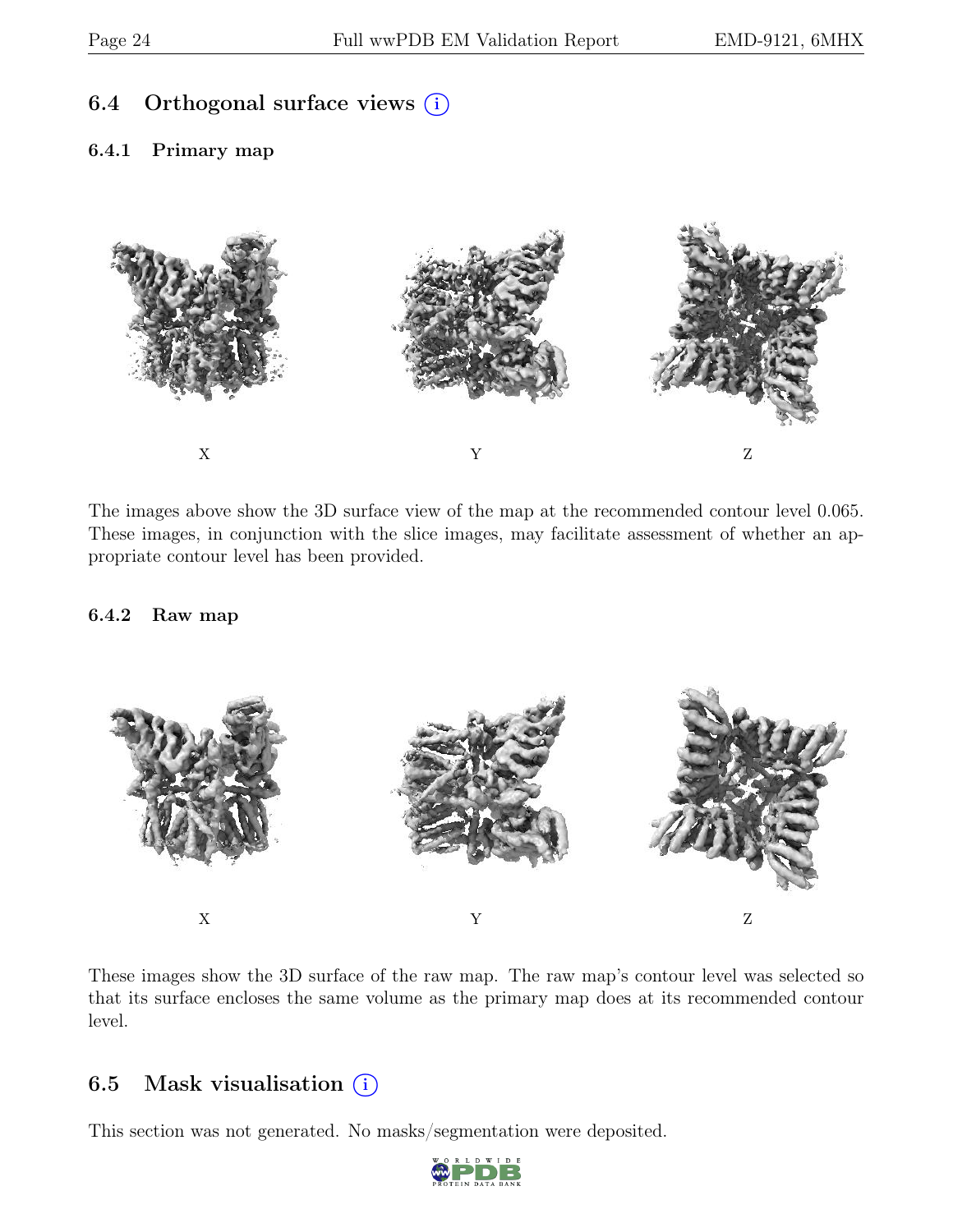# 7 Map analysis (i)

This section contains the results of statistical analysis of the map.

# 7.1 Map-value distribution  $(i)$



The map-value distribution is plotted in 128 intervals along the x-axis. The y-axis is logarithmic. A spike in this graph at zero usually indicates that the volume has been masked.

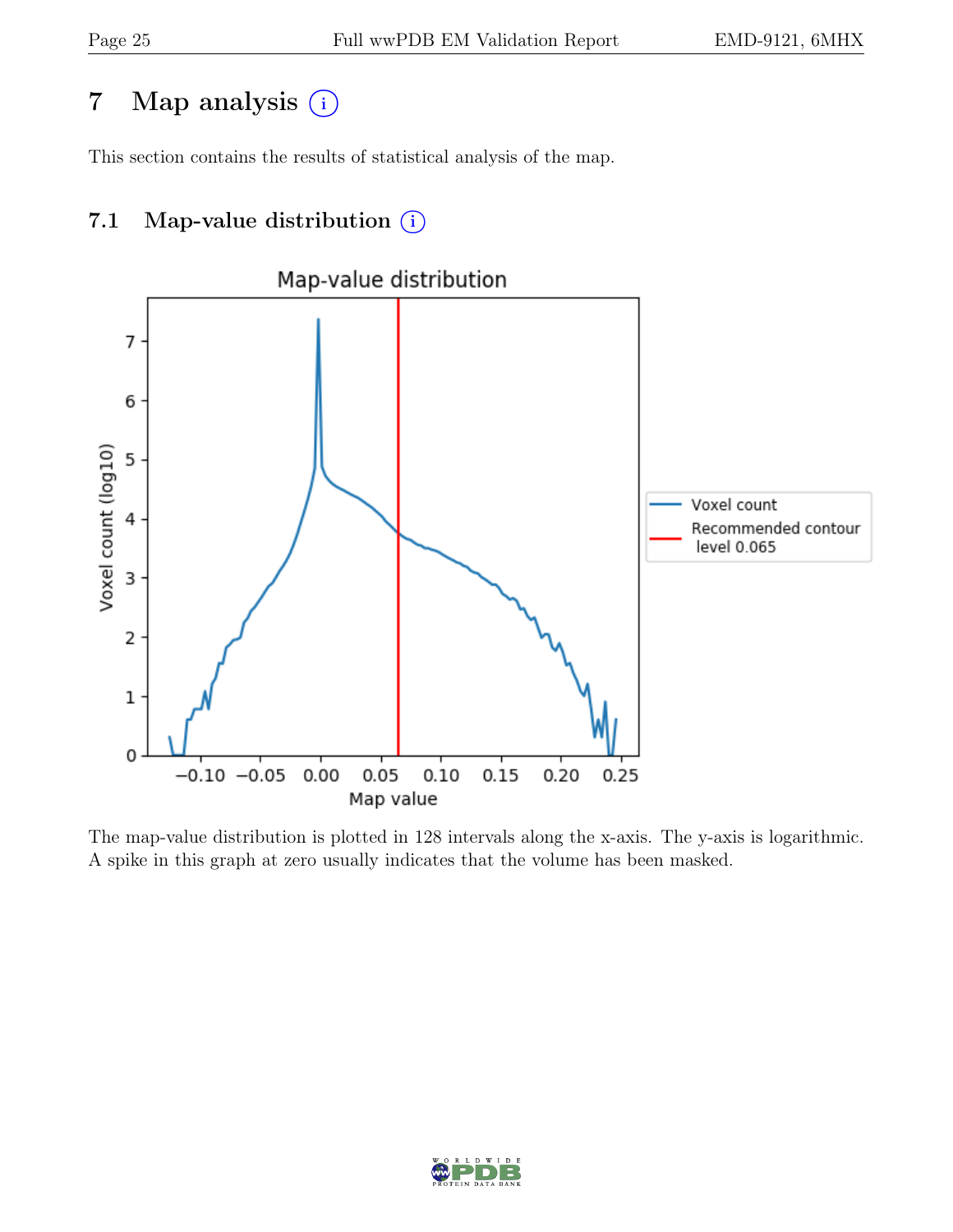# 7.2 Volume estimate  $(i)$



The volume at the recommended contour level is  $115 \text{ nm}^3$ ; this corresponds to an approximate mass of 104 kDa.

The volume estimate graph shows how the enclosed volume varies with the contour level. The recommended contour level is shown as a vertical line and the intersection between the line and the curve gives the volume of the enclosed surface at the given level.

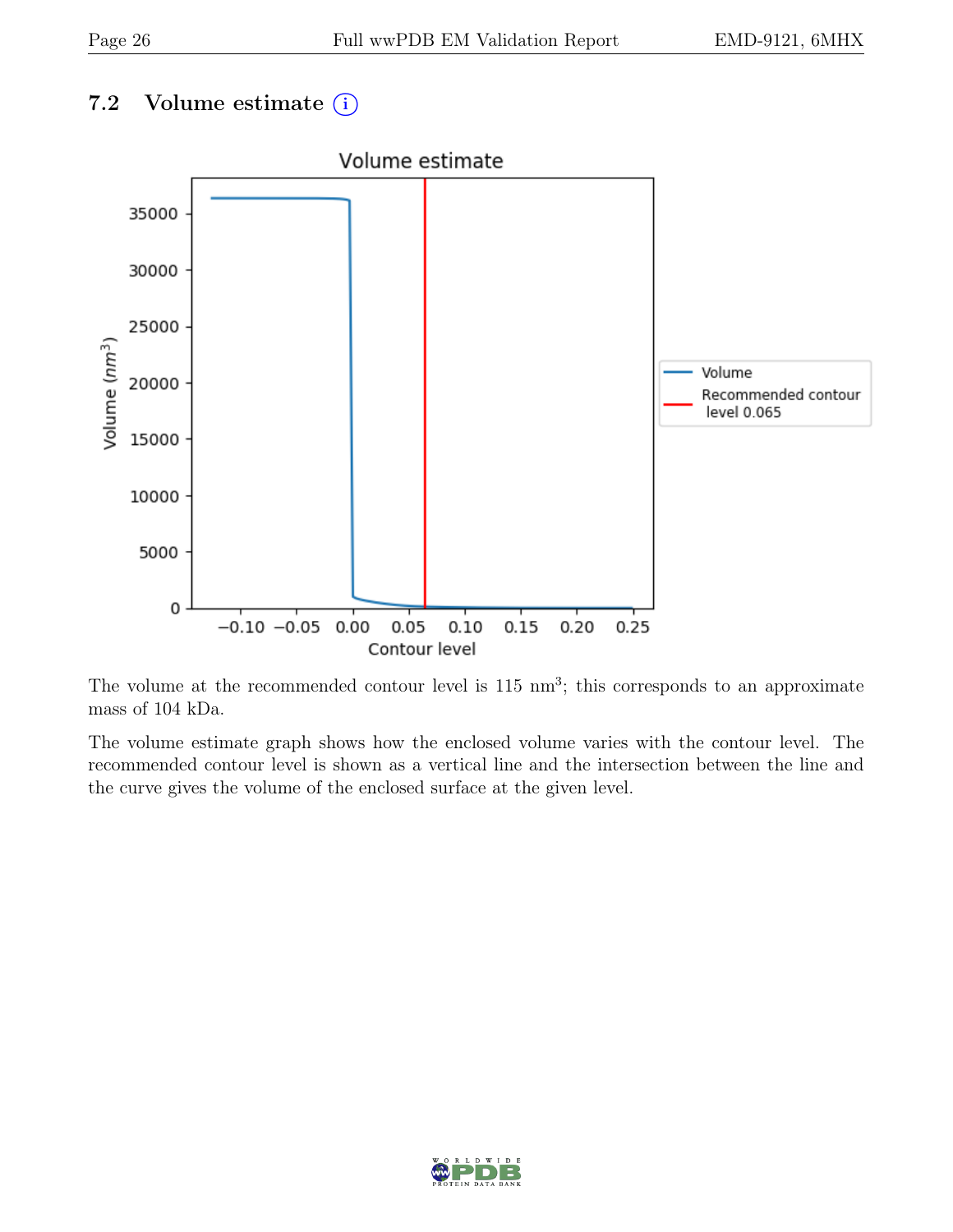## 7.3 Rotationally averaged power spectrum  $(i)$



\*Reported resolution corresponds to spatial frequency of 0.250 Å<sup>-1</sup>

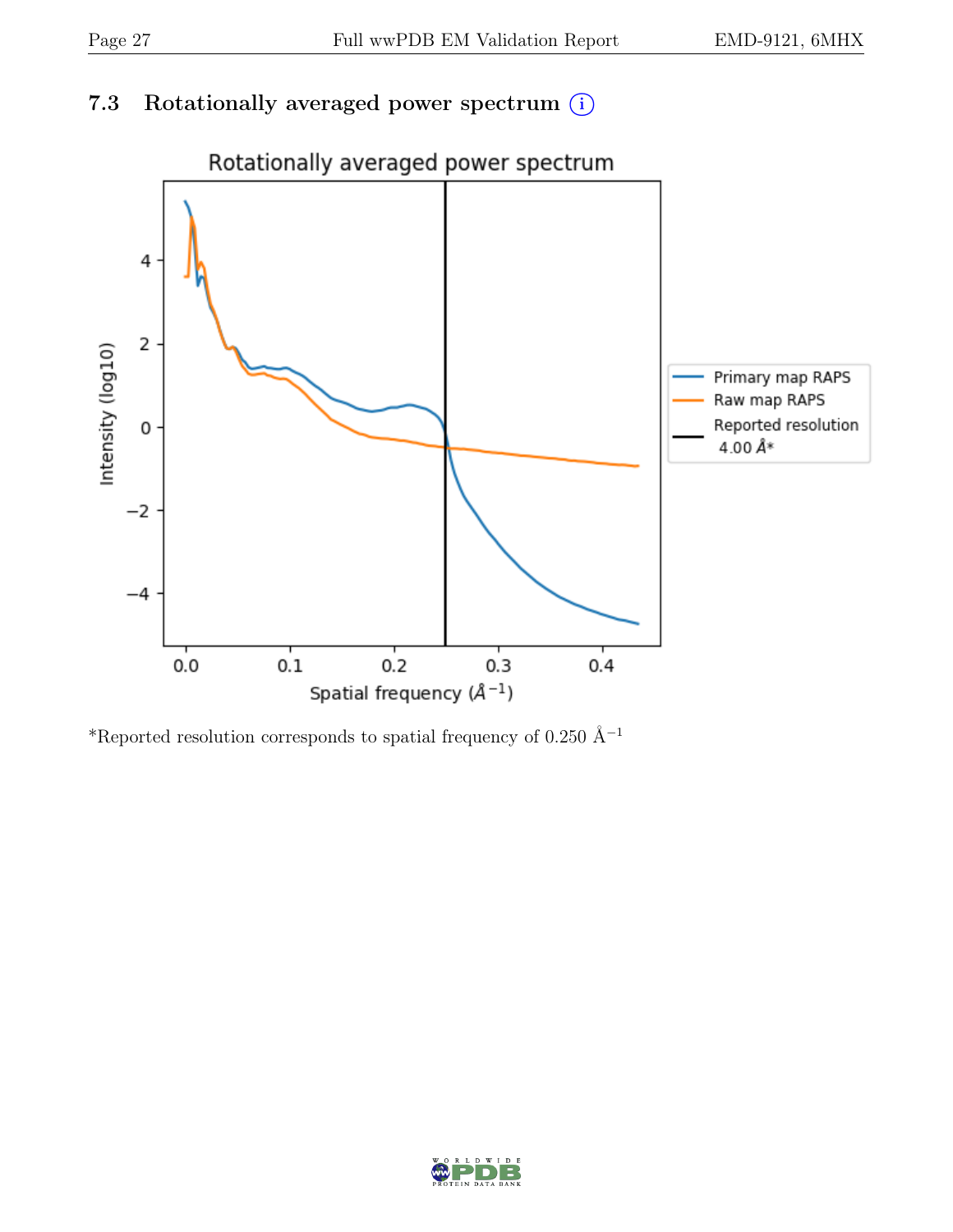# 8 Fourier-Shell correlation (i)

Fourier-Shell Correlation (FSC) is the most commonly used method to estimate the resolution of single-particle and subtomogram-averaged maps. The shape of the curve depends on the imposed symmetry, mask and whether or not the two 3D reconstructions used were processed from a common reference. The reported resolution is shown as a black line. A curve is displayed for the half-bit criterion in addition to lines showing the 0.143 gold standard cut-off and 0.5 cut-off.

#### 8.1 FSC  $(i)$



\*Reported resolution corresponds to spatial frequency of 0.250 Å<sup>-1</sup>

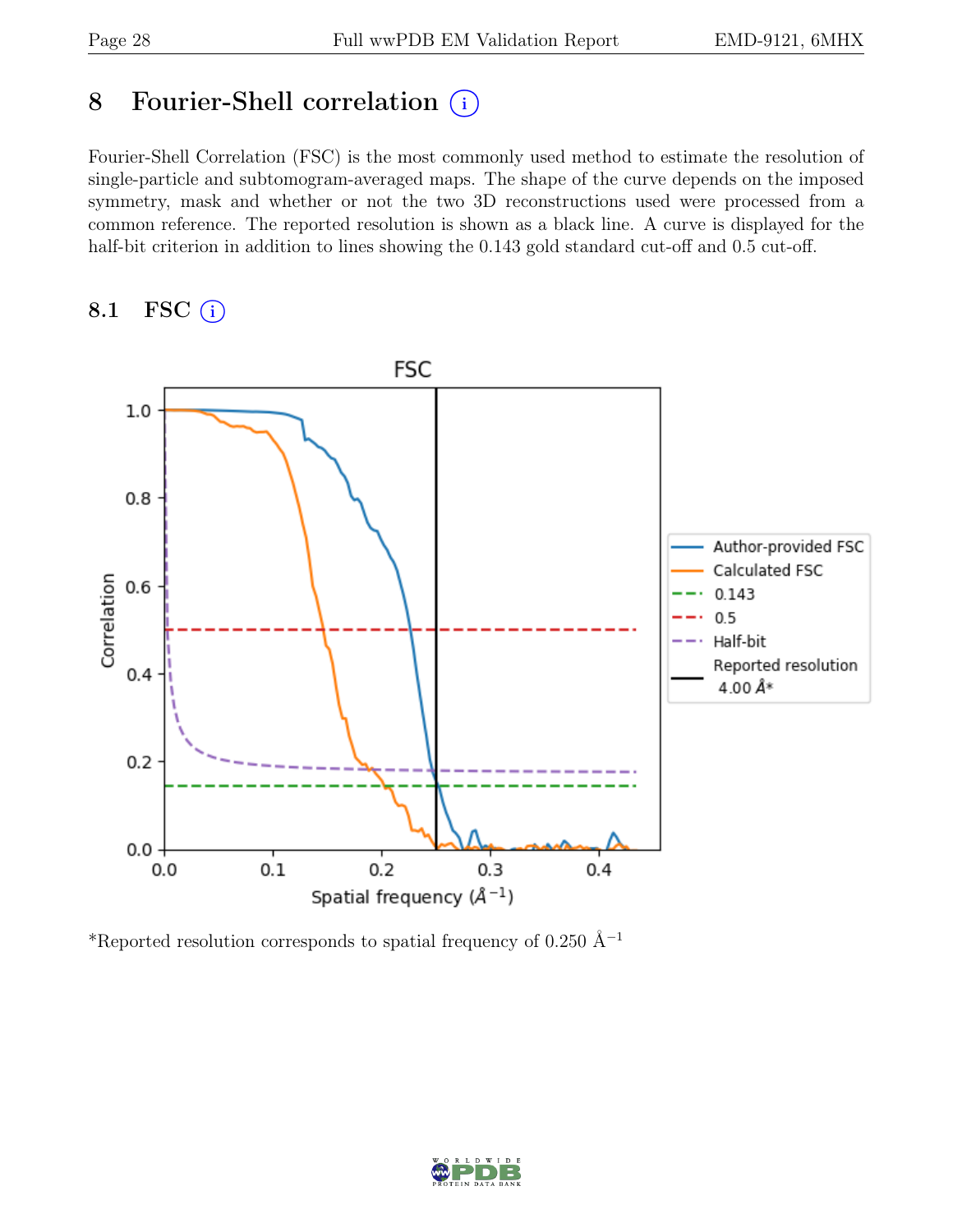## 8.2 Resolution estimates (i)

| Resolution estimate $(\AA)$ | Estimation criterion (FSC cut-off) |      |          |
|-----------------------------|------------------------------------|------|----------|
|                             | 0.143                              | 0.5  | Half-bit |
| Reported by author          | 4.00                               |      |          |
| Author-provided FSC curve   | 4.01                               | 4.47 | 4.10     |
| $Calculated*$               | 5.01                               | ና 97 | 5 41     |

\*Resolution estimate based on FSC curve calculated by comparison of deposited half-maps. The value from deposited half-maps intersecting FSC 0.143 CUT-OFF 5.01 differs from the reported value 4.0 by more than 10  $\%$ 

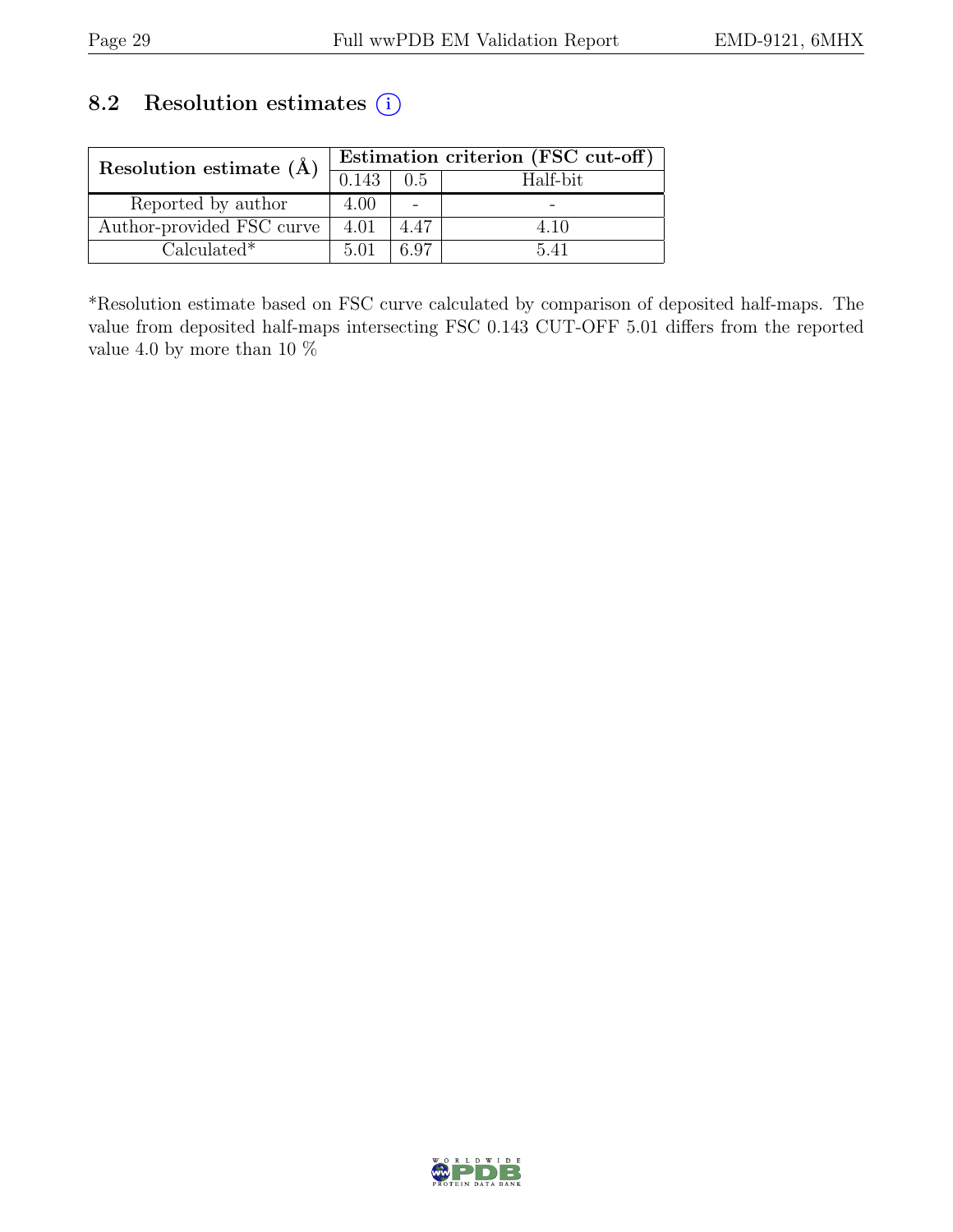# 9 Map-model fit  $(i)$

This section contains information regarding the fit between EMDB map EMD-9121 and PDB model 6MHX. Per-residue inclusion information can be found in section [3](#page-7-0) on page [8.](#page-7-0)

# 9.1 Map-model overlay (i)



The images above show the 3D surface view of the map at the recommended contour level 0.065 at 50% transparency in yellow overlaid with a ribbon representation of the model coloured in blue. These images allow for the visual assessment of the quality of fit between the atomic model and the map.